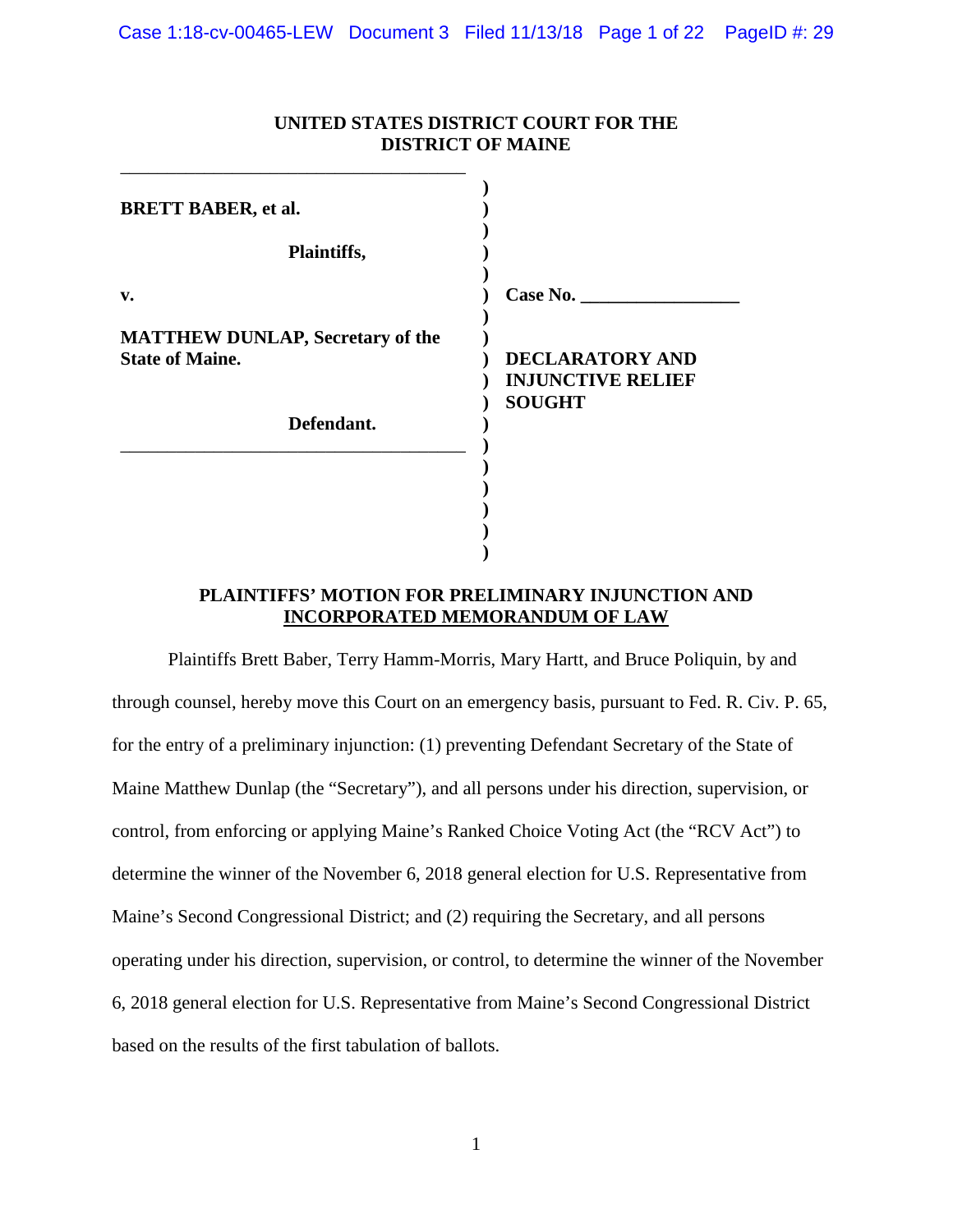#### Case 1:18-cv-00465-LEW Document 3 Filed 11/13/18 Page 2 of 22 PageID #: 30

Plaintiffs are challenging the RCV Act facially on the basis of federal constitutional and statutory claims that were not raised in the *Maine Republican Party v. Dunlap*, 324 F. Supp. 3d 202 (D. Me. 2018) case that this Court recently decided. Specifically, Plaintiffs allege here that the RCV Act violates Art. I, § 2 of the United States Constitution, which sets a plurality vote as the qualification for election to the U.S. House of Representatives, by changing the substantive qualification to an absolute majority vote.

Plaintiffs also allege that the RCV Act denies them and other Maine voters of the right to vote effectively and to vote for candidates of their own choice in violation of the First and Fourteenth Amendments to the U.S. Constitution and the Voting Rights Act. The RCV Act does so, first, by depriving Plaintiffs and other Maine voters of the knowledge of what the subsequent fields of candidates will be when they initially vote their candidate preferences. Yet, if (as is the case here) the vote counting proceeds to subsequent virtual runoff elections, voters' initial candidate preferences will still be tallied, even if voters would not have voted the same way given the altered candidate matchups. Second, the RCV Act deprives voters of their right to vote strategically or tactically by advancing weaker candidates into subsequent rounds of voting.

Additionally, Plaintiffs allege here that the RCV Act, in violation of the Fourteenth Amendment, deprives them and certain other Maine voters of the equal protection of the laws by giving more weight to the expressed candidate preferences of voters whose first-choice candidate receives the least number of votes in the initial vote count.

Plaintiffs are entitled to immediate injunctive relief because: (1) Maine may not alter the U.S. Constitution's substantive qualification to serve as a member of the U.S. House of Representatives; (2) the RCV Act violates the Voting Rights Act and the State has no compelling interest for burdening the constitutional right to vote by enforcing the RCV Act; (3) Plaintiffs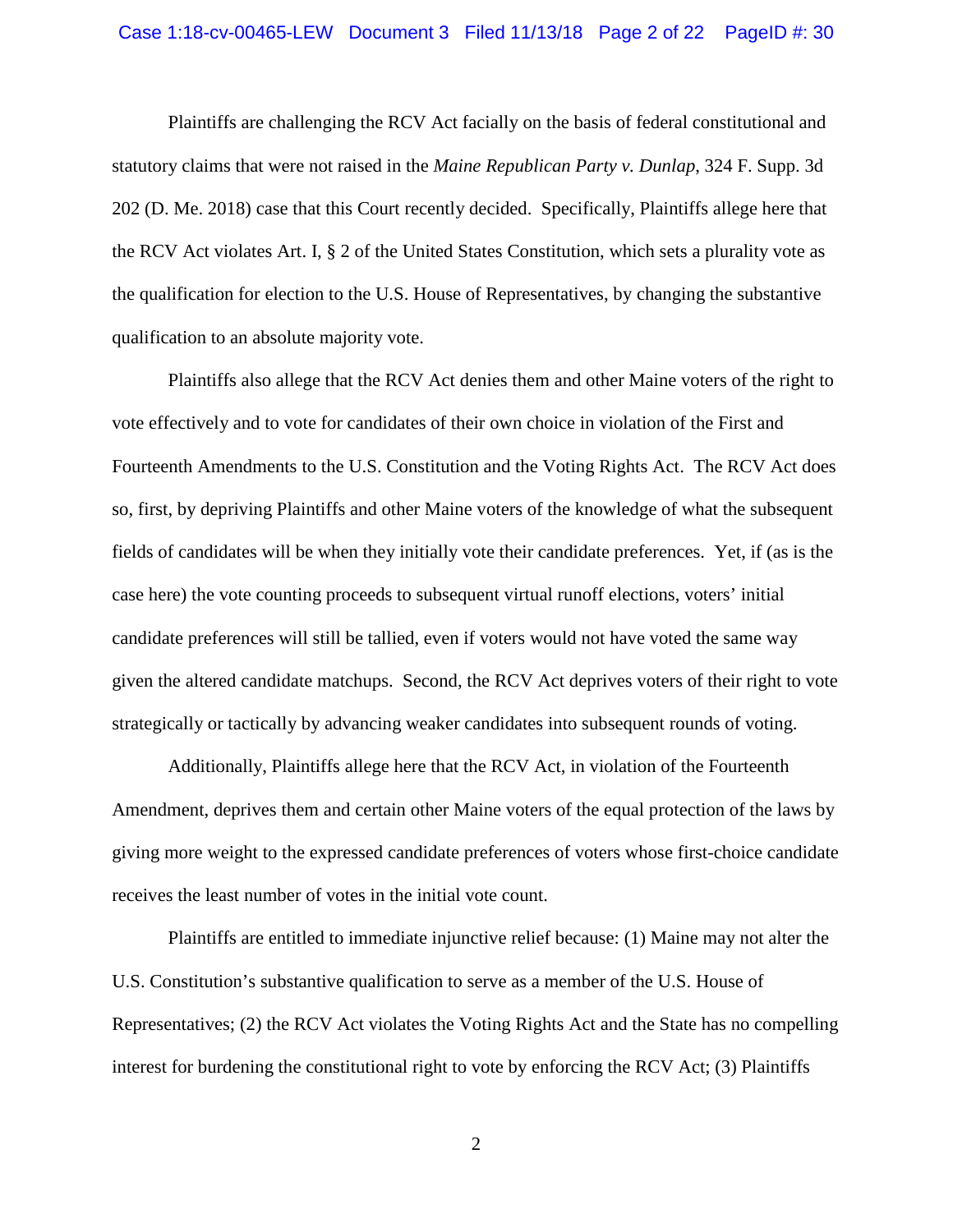will face irreparable harm to their constitutional right to vote if the Secretary proceeds with additional rounds of vote counting in a virtual runoff election; (4) a preliminary injunction will impose no additional burden on the Secretary; and (5) the protection of Plaintiffs' constitutional right to vote is in the public interest.

#### **FACTUAL BACKGROUND**

The election recently held on November 6, 2018, was the first general election in nearly 140 years in which Maine used so-called "ranked-choice voting" (also known as "instant-runoff voting") to elect candidates for federal office. *See* 21-A M.R.S. § 723-A; Me. Dept. of the Sec'y of State, Ranked choice voting in Maine: Frequently Asked Questions (*hereinafter*, "Ranked Choice Voting FAQs"), *at* www.maine.gov/sos/cec/elec/upcoming/pdf/RCVFAQs. 51618.pdf. Maine's ranked-choice/instant-runoff voting law, known as the "Ranked Choice Voting Act" (*hereinafter*, "RCV Act"), was enacted by a voter referendum in 2016 (Question 5). Me. State Legislature, Ranked Choice Voting in Maine, *at* http://legislature.maine.gov/ lawlibrary/ranked choice-voting-in-maine/9509. While this novel and complex scheme was used during the June 2018 primaries for both state and federal offices, it was used on the November general election ballot only to select candidates for federal office, as the method was determined to violate Maine's state constitution with respect to selecting state candidates. *See* Ranked Choice Voting FAQs; *Op. of the Justices of the Me. Supreme Judicial Ct*., 162 A.3d 188 (2017).

The vast majority of American state and local jurisdictions do not use ranked-choice voting. *See* FairVote.org, Ranked Choice Voting in U.S. Elections, *at*  https://www.fairvote.org/rcv\_in\_us\_elections. Ranked-choice voting schemes are complex and difficult for voters to understand. Compl. ¶¶ 25-28; Expert Witness Statement of Jason Sorens (*hereinafter,* "Sorens Statement") (Exh. A) at 6-7. In California, which has had some limited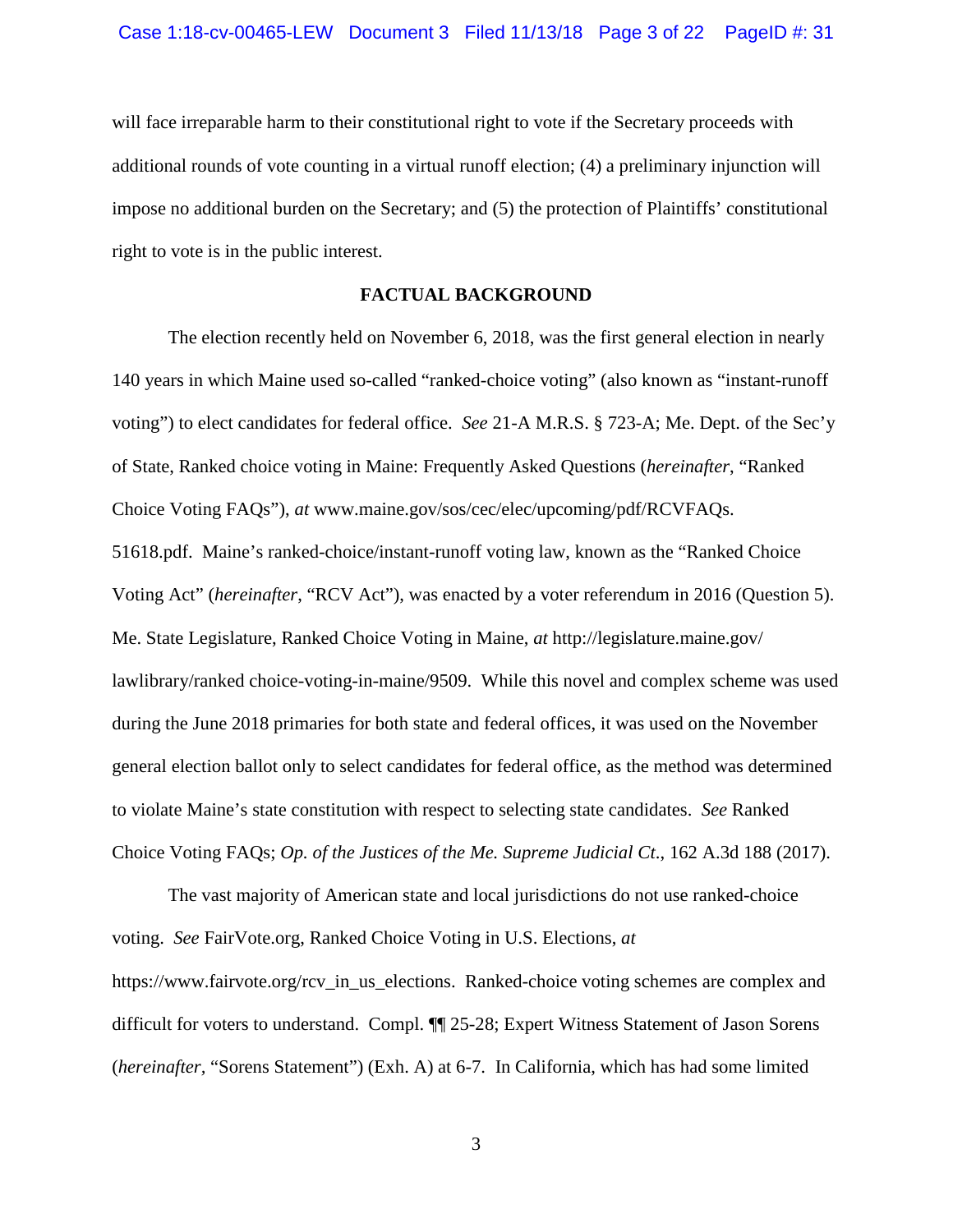experience with municipalities using this method of voting, the governor vetoed a bill to expand ranked-choice voting, calling it "overly complicated and confusing" and "depriv[ing] voters of genuinely informed choice." Bob Egelko, *Brown Vetoes Bill to Broaden Ranked choice Voting in California*, SAN FRANCISCO CHRONICLE (Sept. 30, 2016); David Sharp, *Ranked Choice as Easy as 1, 2, 3? Not So Fast, Critics Say*, ASSOC. PRESS (Oct. 9, 2016). Because of this complexity, ranked-choice voting schemes result in more improperly marked ballots than in traditional "vote for one" systems, with disproportionate negative effects on minority, lowincome, older, and less-educated voters. Corey Cook, *The Trouble with Ranked choice Voting*, San Francisco Bay Area Planning and Research Ass'n (Jan. 6, 2012), https://www.spur.org/ news/2012-01-06/trouble-ranked choice-voting; David C. Kimball and Joseph Anthony, *Voter Participation with Ranked Choice Voting in the United States*, Univ. of Mo.-St. Louis (Oct. 2016) at 4, http://www.umsl.edu/~kimballd/KimballRCV.pdf; Sorens Statement at 6-7.

Indeed, during the June 2018 Maine primary, "many voters were confused by the new system," "perplexed at the polls," and left "angry" by their experience. Matt Vasilogambros, *Now That Maine Tried Ranked-Choice Voting, Will Other States?*, GOVERNING (June 26, 2018), http://www.governing.com/topics/politics/sl-ranked-choice-voting-states.html. In Bangor alone, "about 200 [ballots] were spoiled because of voter error from confusion over ranked-choice voting," a number the City Clerk said was "far more than she sees in a typical election." *Id.* With respect to the November general election at issue in this challenge, Secretary Dunlap acknowledged "a 'distinct possibility' that many people [would not] know about the different voting methods between the races." Michael Shepherd, *Mainers are using 2 voting methods this year. It's causing confusion,* BANGOR DAILY NEWS (Oct. 26, 2018).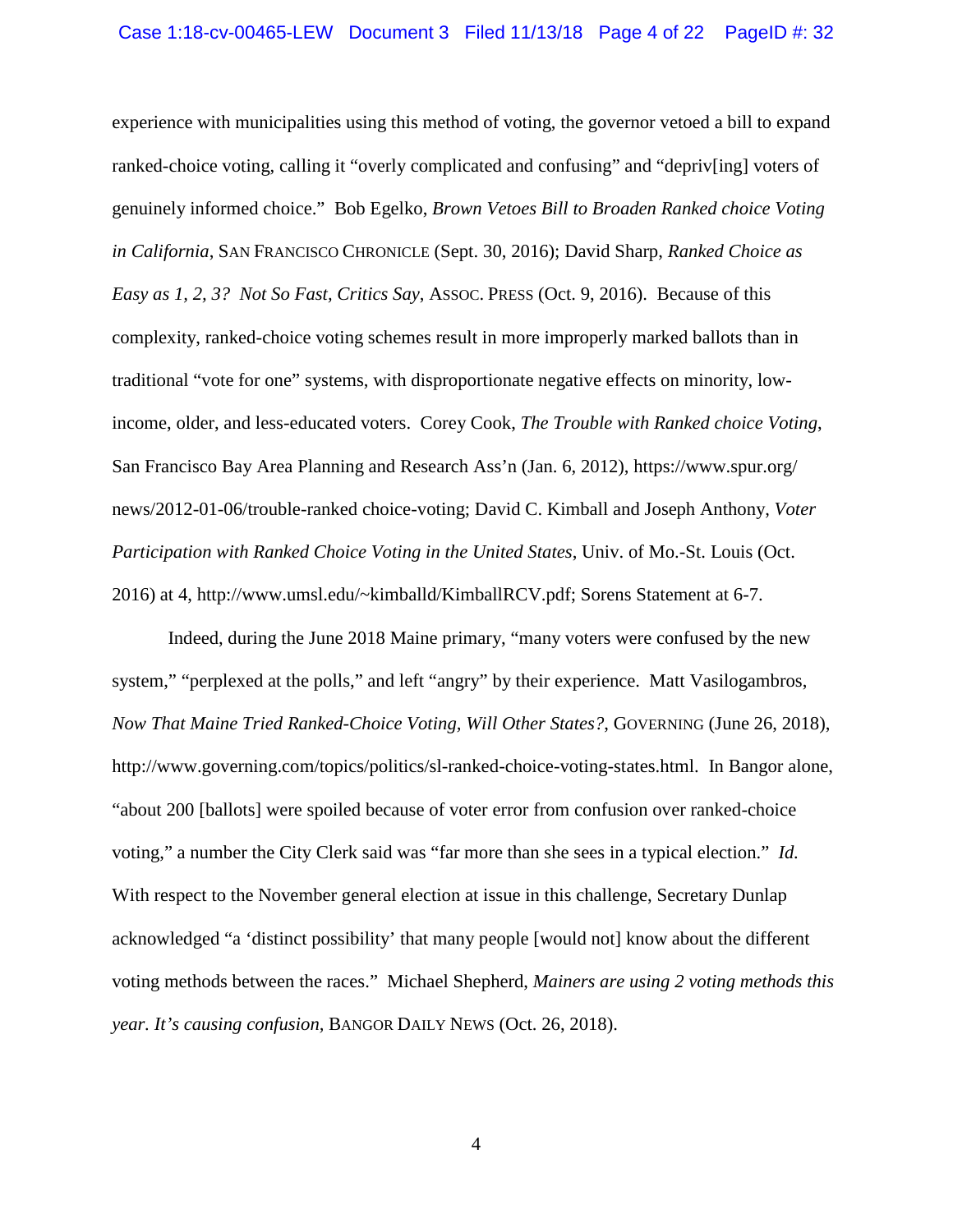As summarized by Dr. Jason Sorens, Plaintiffs' expert witness, ranked choice/instantrunoff voting "places greater cognitive demands on voters than does plurality voting . . . [and] undermines political equality by particularly privileging more sophisticated voters." Sorens Statement at 6.

Ranked-choice voting under the RCV Act works as follows: Voters are permitted to "rank" candidates for an office in order of preference. That is, they can indicate on their ballots that a particular candidate is their first choice, another candidate is their second choice, yet another is their third choice, and so on. If one candidate receives an outright majority of firstchoice votes in the first round of counting, he or she wins. If no candidate receives a majority, the candidate with the fewest first-choice votes is eliminated and voters who chose that candidate as their first choice have their ballots counted for their second choice. This process repeats, and last-place candidates are eliminated until one candidate receives a majority and wins. *See* 21-A M.R.S. § 723-A; Me. Citizen's Guide to the Referendum Election, Tuesday, Nov. 8, 2016 (*hereinafter*, "2016 Referendum Guide") at 50,

www.maine.gov/sos/cec/elec/upcoming/citizensguide2016.pdf.

Notwithstanding Maine officials' explanation of the RCV Act as providing for elimination of last-place candidates one-by-one through successive rounds of vote counting, *see*  Ranked Choice Voting FAQs and 2016 Referendum Guide, the Act and implementing regulations also allow for "batch elimination," in which multiple candidates may be eliminated in a single round of runoff vote counting. 21-A M.R.S. § 723-A(4)(B); 29-250 C.M.R. ch. 535, § 4.2.A.

Plaintiff Bruce Poliquin is the incumbent U.S. Representative for Maine's Second Congressional District. During the November 6, 2018 election, Rep. Poliquin received a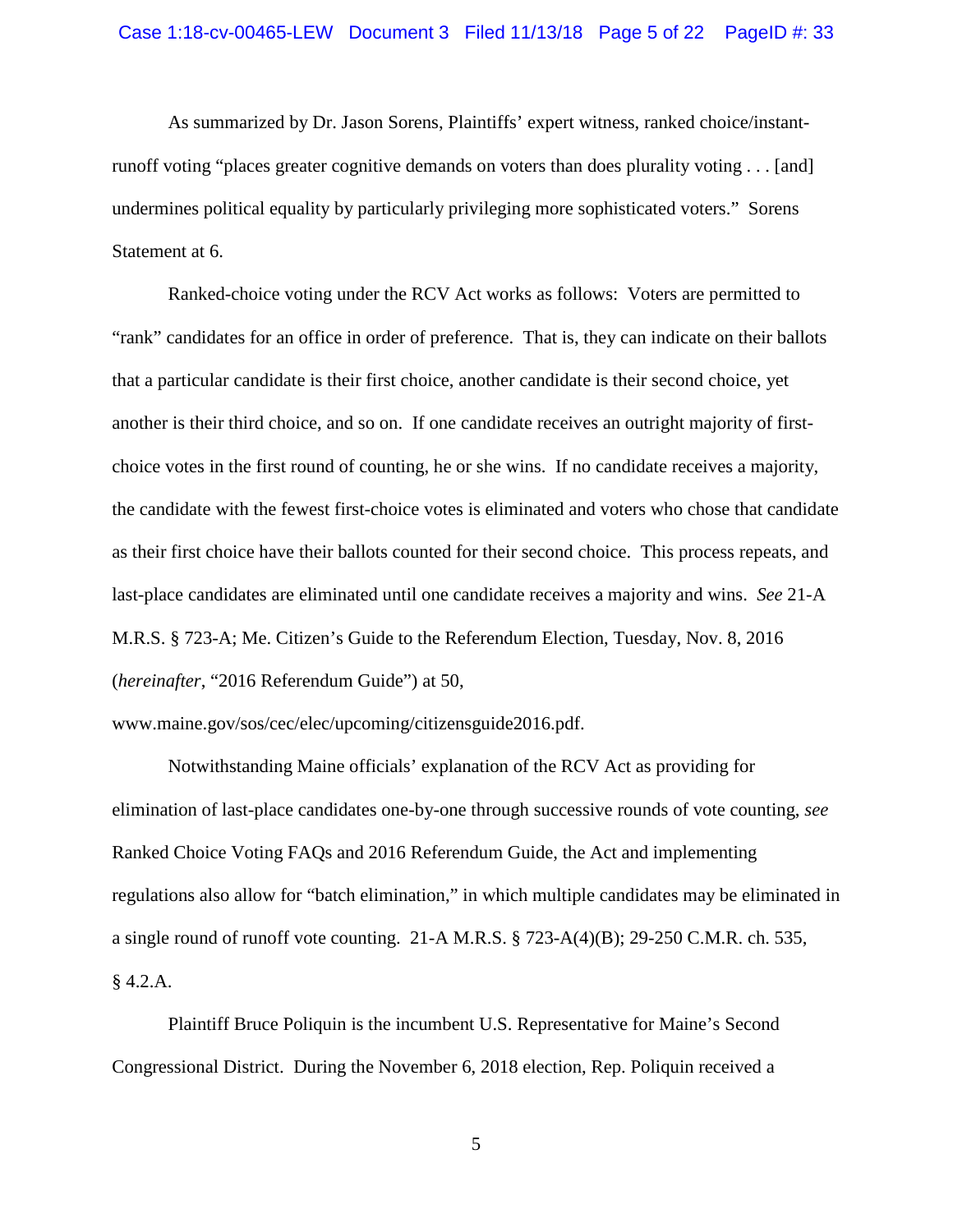#### Case 1:18-cv-00465-LEW Document 3 Filed 11/13/18 Page 6 of 22 PageID #: 34

plurality of the votes in a four-way race. Press Release, *Secretary Dunlap Confirms: Congressional District 2 Tabulation Will Go into Ranked-Choice Voting Rounds*, Dep't of the Sec'y of State (Nov. 7, 2018), https://www.maine.gov/sos/news/2018/rcvcongressdis2.html. Art. I, § 2 of the U.S. Constitution sets plurality voting as the standard to be "chosen by the people" of Maine. Thus, Rep. Poliquin has been "chosen by the people" of Maine.

However, because Rep. Poliquin did not receive a majority of the votes, under the RCV Act, the election is now poised to be decided by Maine's ranked-choice voting scheme in a virtual runoff election. *Id.* Plaintiffs Brett Baber, Terry Hamm-Morris, Mary Hartt, and Bruce Poliquin are voters in Maine's Second Congressional District who voted in the November 6, 2018 election. All four Plaintiffs designated Bruce Poliquin as their first-choice selection for the U.S. House of Representatives in Maine's second Congressional district and did not rank or otherwise vote for any of the other candidates for that office.

#### **DISCUSSION**

Plaintiffs have sued under the Civil Rights Act, 42 U.S.C. § 1983, for declaratory and injunctive relief against enforcement of Maine's RCV Act as violating Art. I, § 2 as well as the First and Fourteenth Amendments of the U.S. Constitution. In addition, Plaintiffs have sued under the Voting Rights Act, 52 U.S.C. § 10307(a), for declaratory and injunctive relief against enforcement of the RCV Act as violating their right to vote effectively. In considering a motion for preliminary injunction, the Court examines whether the moving party has established: "(1) a likelihood of success on the merits, (2) a likelihood of irreparable harm absent interim relief, (3) a balance of equities in the plaintiff's favor, and (4) service of the public interest." *Arborjet*, *Inc. v. Rainbow Treecare Sci. Advancements*, *Inc.*, 794 F.3d 168, 171 (1st Cir. 2015). Here, all four factors favor preliminary injunctive relief.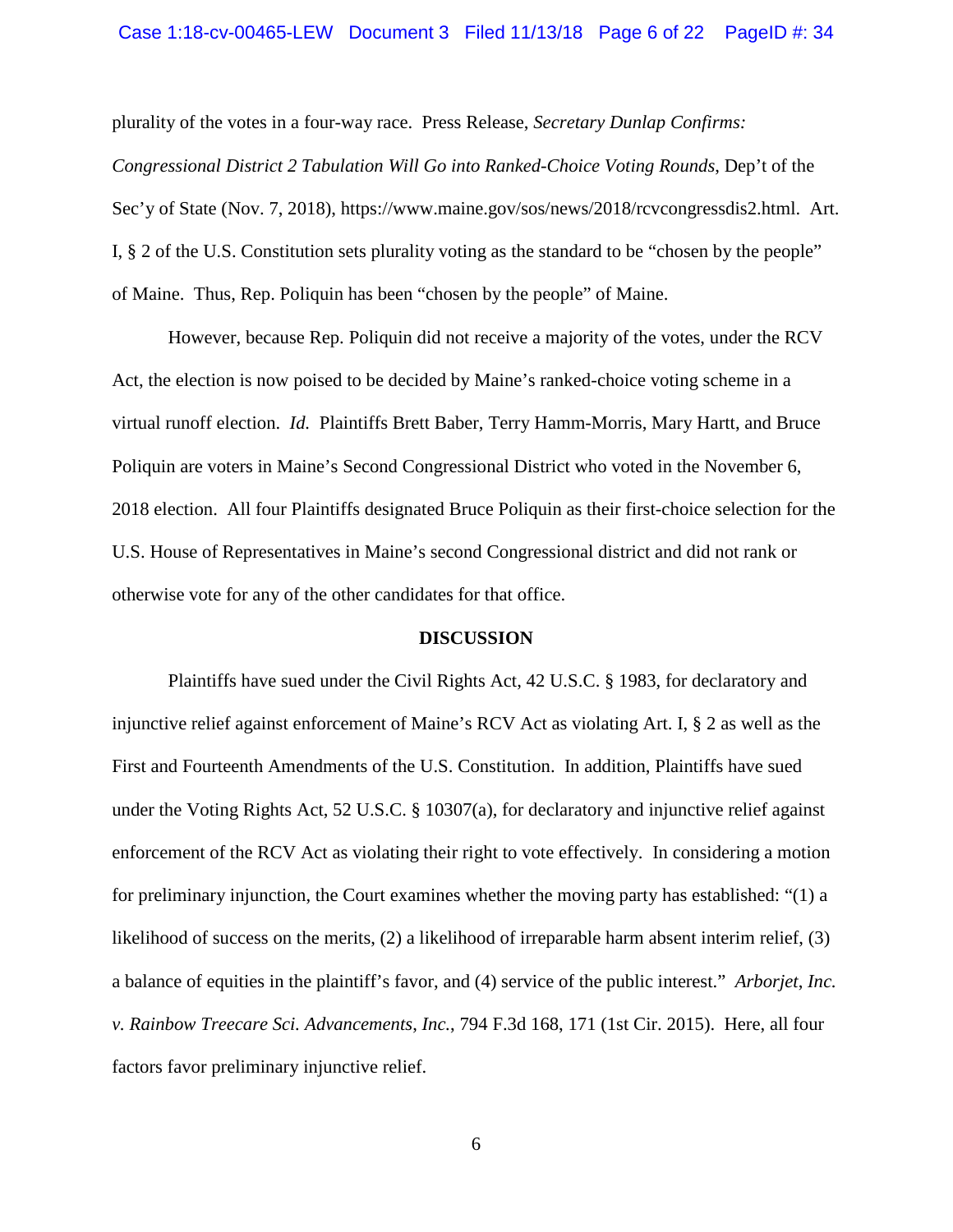## **I. Plaintiffs Are Likely to Succeed on the Merits.**

Plaintiffs are likely to succeed for two independent reasons. *First*, Bruce Poliquin has been "chosen . . . by the People" of Maine according to the provisions of Article I, § 2 of the U.S. Constitution and therefore is entitled to be certified the winner of the election. *Second*, the Maine RCV Act imposes severe burdens on each citizen's right to vote. In such circumstances, where an election law imposes "severe burdens" on the constitutional right to vote, the law must be "narrowly tailored to serve a compelling state interest." *Clingman v. Beaver*, 544 U.S. 581, 586 (2005) (citation omitted). A law that imposes "lesser burdens" must still be justified by "important regulatory interests" and may not impose unreasonable, discriminatory restrictions. *Id.* at 587. In either situation, state election laws are subject to the following balancing test:

A court considering a challenge to a state election law must weigh the character and magnitude of the asserted injury to the rights protected by the First and Fourteenth Amendments that the plaintiff seeks to vindicate against the precise interests put forward by the State as justifications for the burden imposed by its rule, taking into consideration the extent to which those interests make it necessary to burden the plaintiff's rights.

*Burdick v. Takushi*, 504 U.S. 428, 434 (1992) (citation and internal quotation marks omitted).

The RCV Act does not pass this test.

# A) Bruce Poliquin Was "Chosen . . . by the People" of Maine Under Article I, Section 2 of the United States Constitution.

Article I, section 2 of the U.S. Constitution provides that "[t]he House of Representatives

shall be composed of Members chosen every second Year by the People of the several

States . . . ." This provision "has always been construed to mean that the candidate receiving the

highest number of votes at the general election is elected, although his vote be only a plurality of

all votes cast." *Phillips v. Rockefeller*, 435 F.2d 976, 980 (2d Cir. 1970). [1](#page-6-0)

<span id="page-6-0"></span>l <sup>1</sup> The year after the *Phillips* decision, a federal district court in Georgia declined to invalidate a state law requiring that U.S. Senators and Representatives be elected by a majority vote and providing for a run-off election if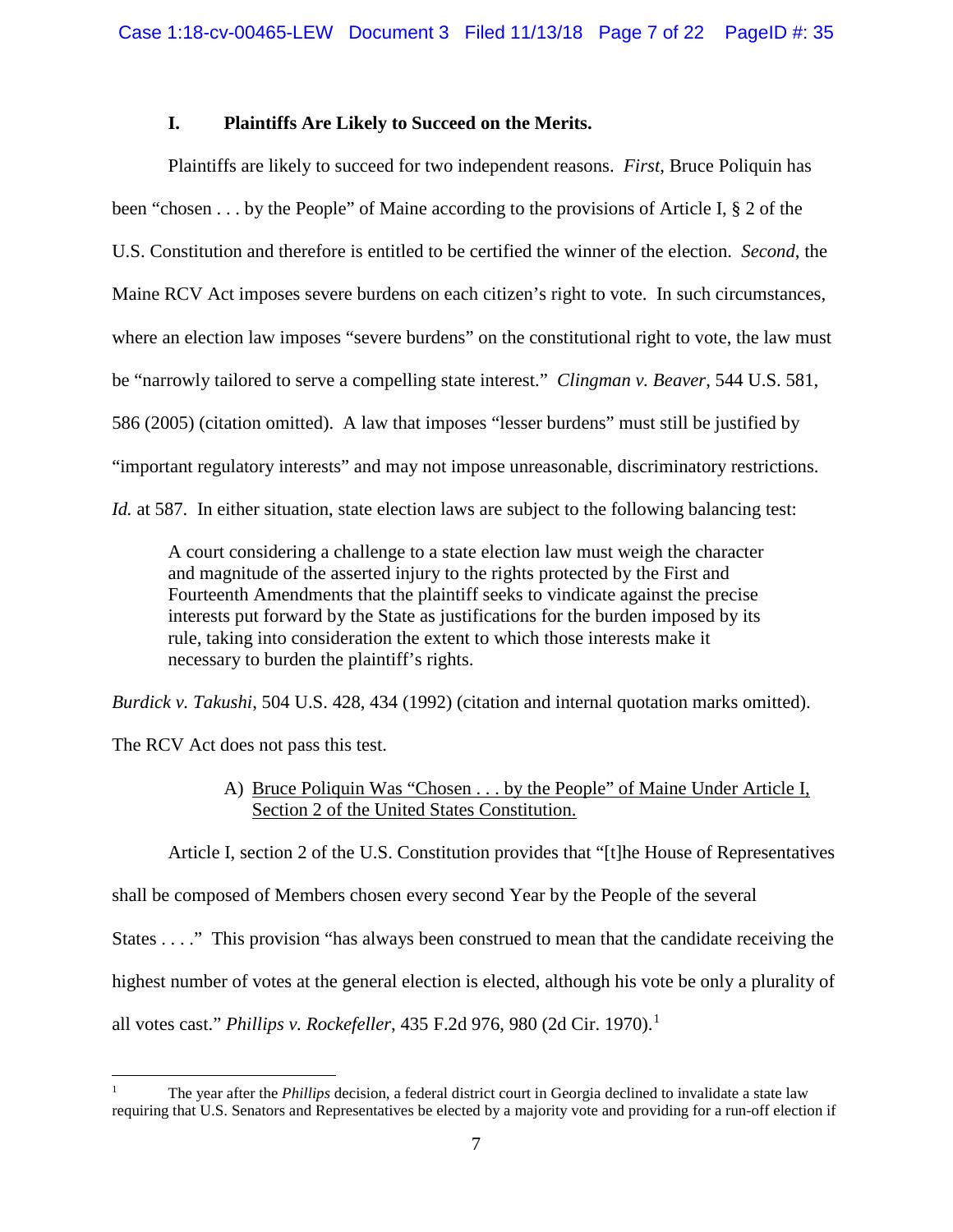In *United States Term Limits v. Thornton*, 514 U.S. 779 (1995), the Supreme Court clarified that the Elections Clause of Article I, section 4 does not authorize states to alter the substantive provisions of Article I, section 2. According to the Court, the Time, Place, and Manner provisions of the Elections Clause authorize the states only "to create procedural regulations, not to provide States with license to exclude classes of candidates from federal office." *Id.* at 832-33. The Court observed that the Elections Clause is but "a grant of authority to issue procedural regulations" and is not "a source of power to direct electoral outcomes, to favor or disfavor a class of candidates, or to evade important constitutional restraints." *Id.* at 833. Thus, a state has no authority to create substantive qualifications that contradict the provisions of Article I, section 2.

The RCV Act does precisely that. It countermands the substantive plurality provisions of Article I, section 2. Because a plurality of voters elected Bruce Poliquin, he has been "chosen . . . by the People" pursuant to Article I, section 2, and is entitled to be certified the winner of the election.

## B) Maine's Ranked-Choice Voting Scheme Unconstitutionally Imposes a Severe Burden on the Right to Vote Effectively.

The First and Fourteenth Amendments not only guarantee a right to vote, but they also guarantee "the right of all qualified voters to cast their votes *effectively*." *Ayers-Schaffner v.* 

 $\overline{\phantom{a}}$ 

no candidate received a majority of the votes cast in the general election. *Bond v. Fortson*, 334 F. Supp. 1192, 1192 (N.D. Ga.), *aff'd*, 404 U.S. 930 (1971). However, the district court distinguished the case from *Phillips* and granted summary judgment for the state on the grounds that the case "d[id] not present a justiciable case or controversy" as there was "no immediate, live controversy . . . requiring determination [of] the constitutionality of the statutes they attack." 334 F. Supp. 1193-94. Although the Supreme Court summarily affirmed the district court's judgment, it did not decide the precise issue presented in *Phillips*. *See, e.g.*, *Anderson v. Celebrezze*, 460 U.S. 780, 786 n.5 (1983) ("A summary disposition affirms only the judgment of the court below, and no more may be read into our action than was essential to sustain that judgment."); *Sporhase v. Nebraska*, *ex rel. Douglas*, 458 U.S. 941, 949 (1982) ("In summarily affirming the District Court . . . , we did not necessarily adopt the court's reasoning."); *Mandel v. Bradley*, 432 U.S. 173, 176 (1977) (per curiam) (summary affirmances without opinion have limited precedential effect).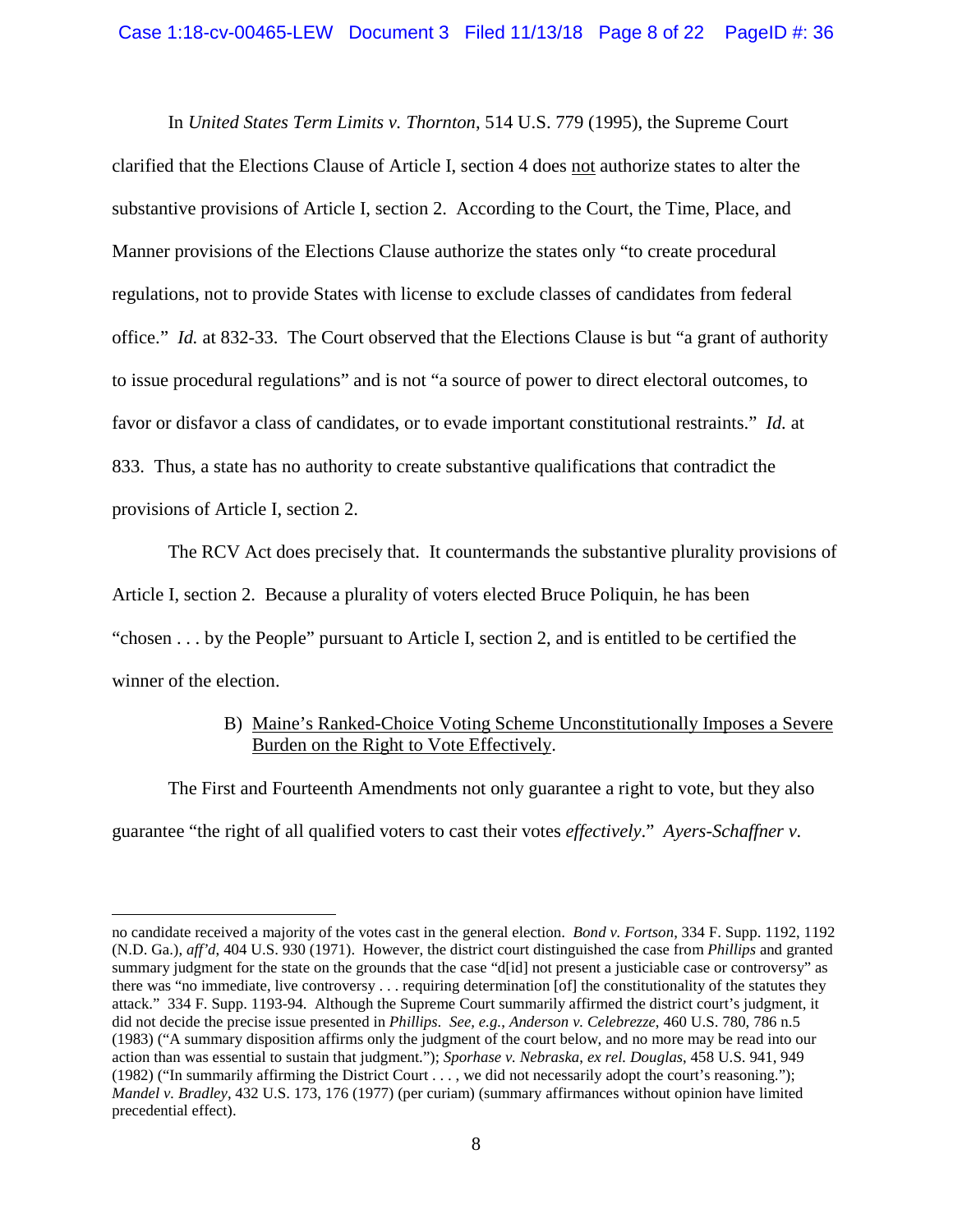*DiStefano*, 37 F.3d 726, 729 (1st Cir. 1994) (collecting authority) (emphasis added). Similarly, the Voting Rights Act, which prohibits any state official from "fail[ing] . . . to permit any person to vote who is entitled to vote  $\dots$  or is otherwise qualified to vote"), 52 U.S.C. § 10307(a), defines "vote" as "all action necessary to make a vote *effective* in any primary, special, or general election, including, but not limited to . . . casting a ballot," *id*. § 10310(c)(1) (emphasis added).

Voters cannot cast their votes effectively when they do not know what or whom they are voting for. *See Burger v. Judge*, 364 F. Supp. 504, 511 n.16 (D. Mont. 1973) ("the state may not mislead its voters to the extent that they do not know what they are voting for or against") (quoting *Kohler v. Tugwell*, 292 F. Supp. 978, 982 (E.D. La. 1968), *aff'd*, 393 U.S. 531 (1969)). In Voting Rights Act cases, courts also have held that "the right to an effective vote" encompasses being provided with "oral assistance" or "assistance in the language [a voter] can read or understand." *Puerto Rican Org. for Political Action et al. v. Kusper*, 490 F.2d 575, 580 (7th Cir. 1973); *see also U.S. v. Louisiana*, 265 F.Supp. 703, 708 (E.D. La. 1966), *aff'd*, 386 U.S. 270 (1967) (a state may not deny voting assistance to illiterates); *Hamer v. Ely*, 410 F.2d 152, 156 (5th Cir. 1969) (same).

Maine's ranked-choice voting scheme denies voters the ability to vote effectively when the vote tally proceeds to the runoff round, as voters who marked their ballots with their candidate rankings in the initial election did so based on the entire field of candidates presented to them at the time. However, when presented with an alternative and winnowed field of candidates, voters may not have the same preferences. *See* Sorens Statement at 4-6. For example, in a four-way race, Voter Doe may vote based on the following considerations: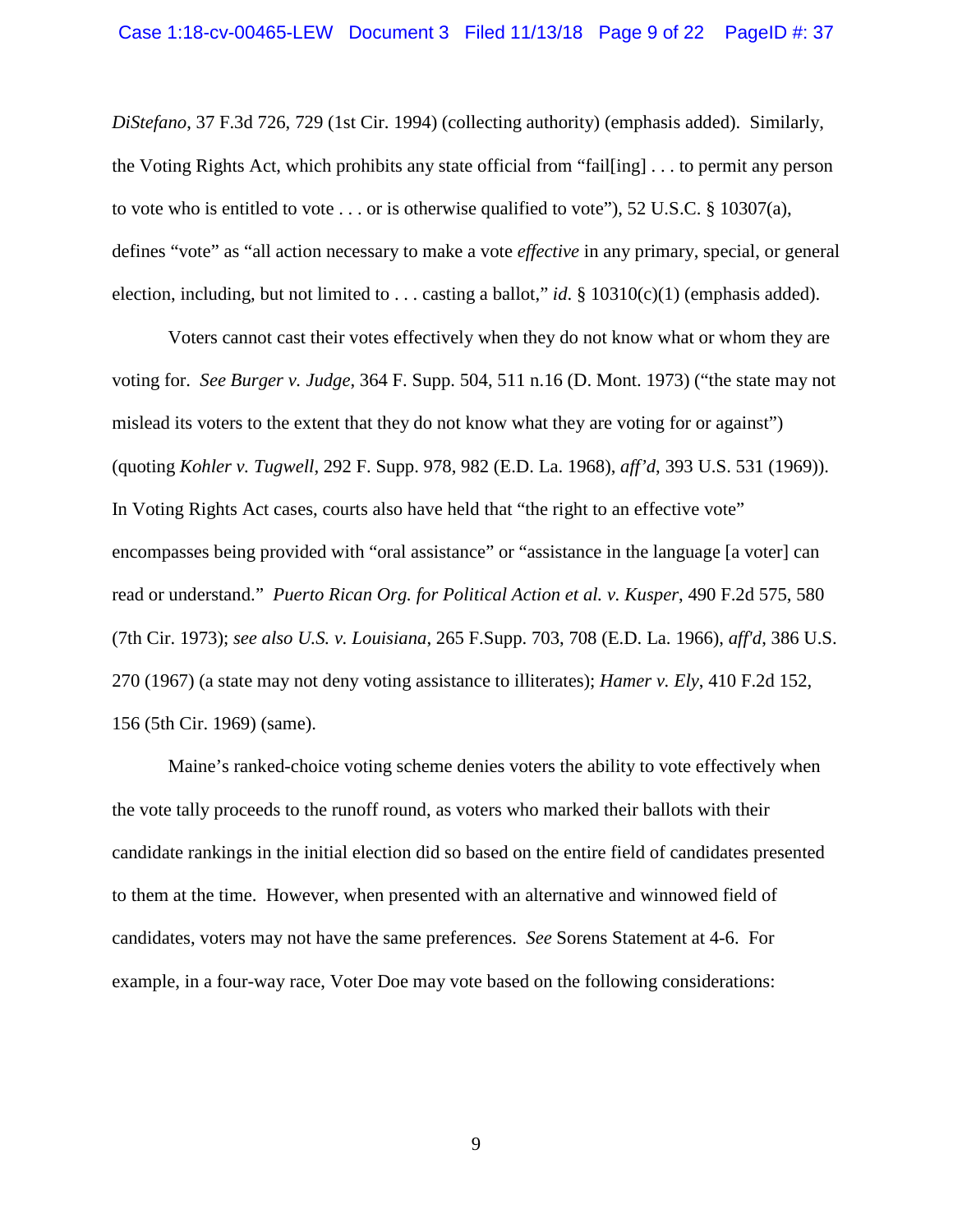| Candidate | Rank $#$ | <b>Rationale</b>                                                          |  |
|-----------|----------|---------------------------------------------------------------------------|--|
|           |          |                                                                           |  |
| A         |          | Doe likes A's character, qualifications, and fitness for office; is       |  |
|           |          | indifferent to A's policies.                                              |  |
| B         | 2        | Doe likes Candidate B's policies; dislikes B's character,                 |  |
|           |          | qualifications, and fitness for office.                                   |  |
| $\Gamma$  | 3        | Doe likes C's character, qualifications, and fitness for office; dislikes |  |
|           |          | C's policies.                                                             |  |
|           | 4        | Doe dislikes D's character, qualifications, and fitness for office;       |  |
|           |          | dislikes D's policies                                                     |  |

However, if Doe were presented with a field that consists only of Candidates B, C, and D, she may wish to vote as follows:

| <b>Candidate</b> | Rank $#$ | <b>Rationale</b>                                                          |  |
|------------------|----------|---------------------------------------------------------------------------|--|
|                  |          |                                                                           |  |
|                  |          | Doe likes C's character, qualifications, and fitness for office; dislikes |  |
|                  |          | C's policies; and ultimately believes character, etc. is more important.  |  |
| B                | 2        | Doe likes Candidate B's policies; dislikes B's character, etc.; and       |  |
|                  |          | ultimately believes character, etc. is more important.                    |  |
|                  | 3        | Doe dislikes D's character, qualifications, and fitness for office;       |  |
|                  |          | dislikes D's policies.                                                    |  |

Such "intransitive voter preferences" are not theoretical. In races (such as the one at issue here) involving a larger field of candidates, more than a quarter of voters may have such preferences. Sorens Statement at 5-6.

Using identical language in the official 2016 referenda citizens' guide, the two proponents of Question 5 touted how Maine's RCV Act would "[w]ork[] just like actual runoff elections without the cost and delay." 2016 Referendum Guide at 52-53. However, this is only half true. In an actual runoff election, Doe in the example above would know that Candidates B, C, and D are the candidates running in that race, and would be able to express her true preference by voting for Candidate C over B. But voters are not clairvoyant, nor are most voters pollsters or professional political prognosticators. Maine's RCV Act therefore induces Doe to vote for Candidate B over C in the runoff round of vote counting when Candidate A is eliminated from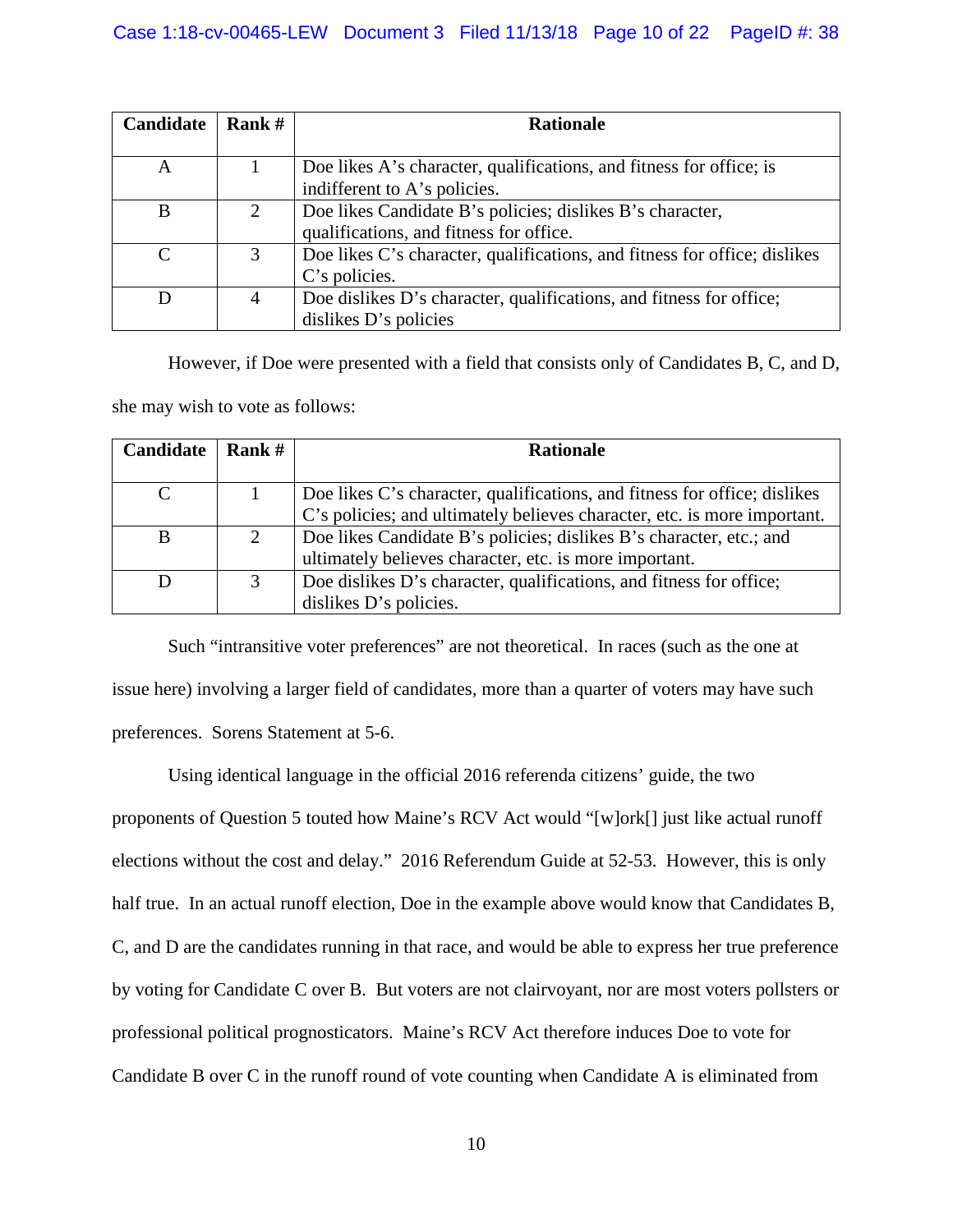the initial round, even though Doe would have voted differently had she been presented with the identities of the actual candidates in the runoff election and the matchup of candidates.<sup>[2](#page-10-0)</sup>

Maine's RCV Act and implementing regulations exacerbate voters' lack of knowledge and uncertainty as to which candidates will be matched against each other in the subsequent virtual runoff elections because the Department of State may eliminate more than one candidate in a single round of vote counting. *See* 21-A M.R.S. § 723-A(4)(B); 29-250 C.M.R. ch. 535, § 4.2.A. For example, in a six-way race between Candidates A, B, C, D, E, and F, a voter whose first-choice candidate is A could be deprived of expressing her true vote preference and casting an informed vote in subsequent rounds in any number of ways if A is eliminated in the initial vote count, as the remaining field of candidates could consist of B, C, D, E and F; or B, C, D, and E; B, C, and D; or any other permutation not involving A.

Moreover, the ballots Maine has implemented under the RCV Act fail to "instruct voters what to do if they are indifferent between candidates or if they have intransitive preferences, and most importantly, it tells them nothing about how their votes will be counted or a winner decided." Sorens Statement at 7.

As the U.S. Court of Appeals for the Ninth Circuit critically observed of San Francisco's ranked-choice voting law, such systems do not "allow[] voters to *reconsider* their choices after seeing which candidates have a chance of winning. In other words, voters must submit their preferences . . . even though they might have chosen differently with more specific information about other voters' selections, they are not provided an opportunity to revise their choices."

<span id="page-10-0"></span> $\overline{c}$ <sup>2</sup> Maine voters also may vote for only their first-choice candidate and not rank the other candidates. Me. Dept. of the Sec'y of State, Are you ready for ranked choice voting? (Oct. 2018), <https://www.maine.gov/sos/cec/elec/upcoming/pdf/rcvfactsheet.pdf> ("If you wish to rank some or all of the remaining candidates in order of your preference, you may do so, or you can choose to vote for only your first choice."). However, this is not a meaningful choice. As discussed in more detail below, this unconstitutionally dilutes the ballots of voters who only vote for their first-choice candidate because they will not have any say in subsequent rounds of vote counting.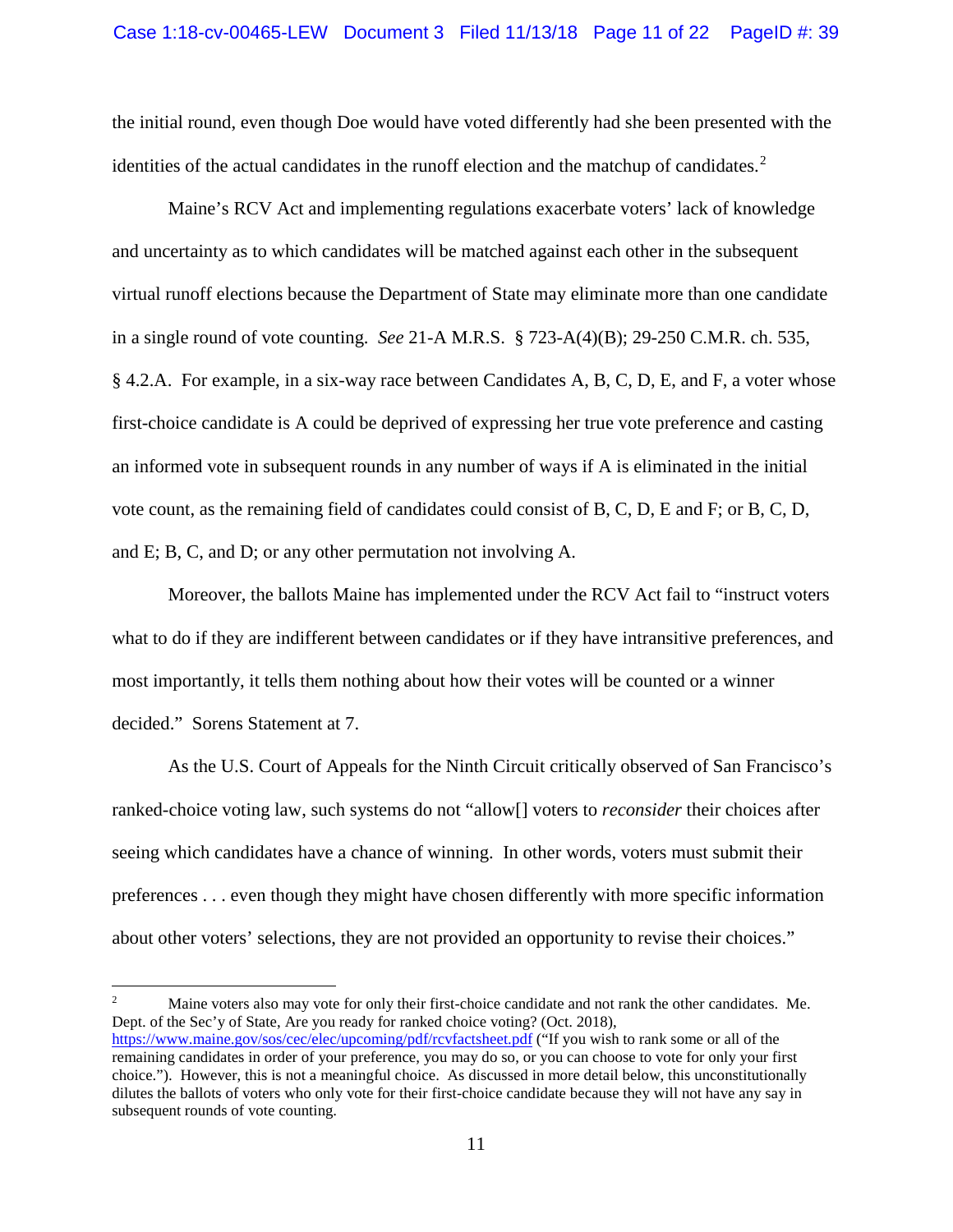*Dudum v. Arntz*, 640 F.3d 1098, 1105 (9th Cir. 2011) (emphasis in the original). However, the Ninth Circuit did not address the constitutionality of this burden that ranked-choice voting imposes on voters because the plaintiff did not raise the issue. *See id.* at 1106-7.

Relatedly, the inherently complex and confusing nature of Maine's ranked-choice voting scheme denies voters an effective vote. *See* Sorens Statement at 6-7. As discussed above in the factual background, voters were perplexed by the system when they cast their ballots during the June 2018 primaries, and election officials reported a higher than average number of spoiled ballots. This confusion was compounded in the general election because the same ballots that asked voters to vote for federal candidates using the ranked-choice system also asked voters to vote for state candidates using the traditional plurality system – a problem that Secretary Dunlap publicly acknowledged. Maine's confusing voting procedures denied voters an effective vote in the same way that misleading ballots and ballots printed in a language that voters cannot understand deny voters an effective vote.

In short, Maine's RCV Act interferes with the right of voters to vote effectively as guaranteed by the First and Fourteenth Amendments and Voting Rights Act.<sup>[3](#page-11-0)</sup> See Burger, 364 F. Supp. at 511 n.16; *see also Smith v. Cherry*, 489 F.2d 1098, 1100, 1102 (7th Cir. 1973) (where a candidate conspired with political party officials to run as a "stand-in" candidate during a primary but had no intention of running in the general election, and then dropped out after the primary to make way for a candidate supported by the party officials, voters who voted for the

 $\overline{\phantom{a}}$ 

<span id="page-11-0"></span><sup>3</sup> The Voting Rights Act preempts state voting laws to the extent the latter are in conflict with the former. *See*, *e.g.*, *Gonzalez v. Arizona*, 677 F.3d 383, 390 (9th Cir. 2012) (en banc) (holding that a federal election law preempts state law under the U.S. Constitution's elections clauses), *aff'd sub nom. Arizona v. Inter Tribal Council of Arizona, Inc.*, 570 U.S. 1 (2013); *Ex Parte Siebold*, 100 U.S. 371, 384 (1879) (a federal law, "so far as it extends and conflicts with the regulations of the State, necessarily supersedes them").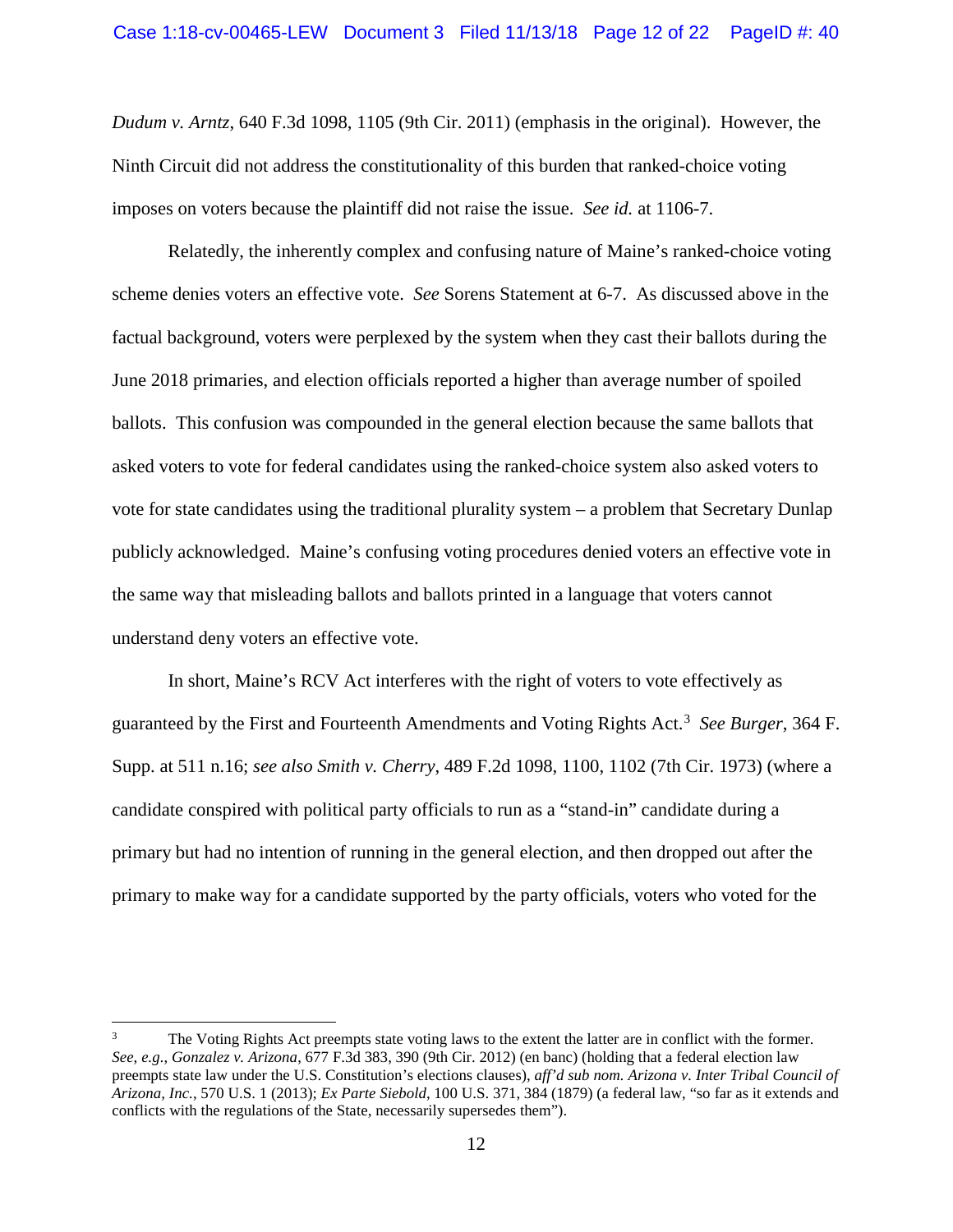stand-in candidate believing they were voting for the party's nominee for the general election suffered an "impermissible" "abridgment of the<sup>[ir]</sup> right to vote").

## C) Maine's Ranked-Choice Voting Scheme Unconstitutionally Deprives Voters of the Right to Vote for a Candidate of Their Choice.

Also implicit in the constitutional right to vote is "the right to vote for a candidate of the[] [voter's] own choice." *League of United Latin Am. Citizens, Dist. 19 v. City of Boerne*, 659 F.3d 421, 435 (5th Cir. 2011) (quoting *Carter v. Dies*, 321 F. Supp. 1358, 1360 (N.D. Tex. 1970) (*aff'd sub nom*. *Bullock v. Carter*, 405 U.S. 134 (1972)); *Bolanowski v. Raich*, 330 F. Supp. 724, 729 (E.D. Mich. 1971) (same).

In other words, voters have a constitutional right to vote for candidates for whatever reason, even if it is to do so strategically or tactically to advance a weaker candidate to a subsequent election or round of voting so that their actual preferred candidate will have a better chance of ultimately winning. A famous example of this is Democratic U.S. Senator Claire McCaskill's efforts to help Todd Akin win the 2012 Missouri Republican primary because she believed he would be a weaker opponent. Claire McCaskill, *How I Helped Todd Akin Win – So I Could Beat Him Later*, POLITICO (Aug. 11, 2015).

Maine's ranked-choice voting scheme precludes voters from voting for a weaker candidate when it appears an election will not be decided on the initial round of ballot counting. Specifically, as illustrated in the example above involving Voter Doe, if Doe were to vote for Candidate A as her first-choice candidate believing he is the weaker candidate, Doe and other voters would not be able to subsequently vote against Candidate A and for their true preferred candidate. On the other hand, if Doe were to rank Candidate A lower on her ballot, this would simply prevent Candidate A from advancing in subsequent rounds of ballot counting. Either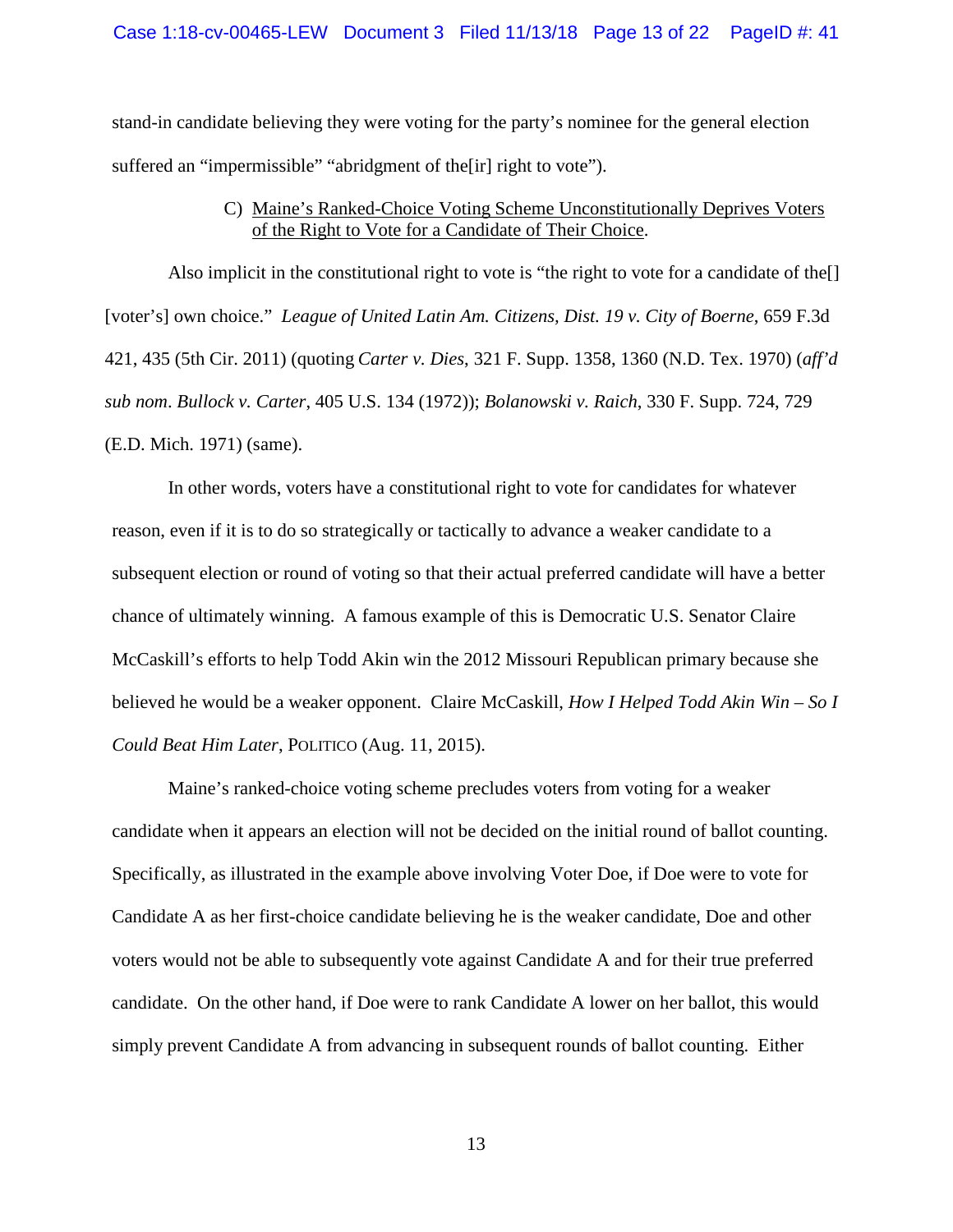### Case 1:18-cv-00465-LEW Document 3 Filed 11/13/18 Page 14 of 22 PageID #: 42

way, Maine's ranked-choice voting scheme denies voters who wish to vote strategically or tactically the right to vote for a candidate of their own choice. *See* Sorens Statement at 4.

# D) Maine's Ranked-Choice Voting Scheme Unconstitutionally Treats Voters' Votes Unequally.

The Fourteenth Amendment's guarantee of equal protection of the laws means that a "State may not, by [] arbitrary and disparate treatment, value one person's vote over that of another." *Bush v. Gore*, 531 U.S. 98, 104-05 (2000) (citing *Harper v. Virginia Bd. of Elections*, 383 U.S. 663, 665 (1966)). "The idea that one group can be granted greater voting strength than another is hostile to the one man, one vote basis of our representative government." *Id.* at 107 (quoting *Moore v. Ogilvie*, 394 U.S. 814, 819 (1969) (brackets omitted)). "[T]he right of suffrage can be denied by a debasement or dilution of the weight of a citizen's vote just as effectively as by wholly prohibiting the free exercise of the franchise." *Reynolds v. Sims*, 377 U.S. 533, 555 (1964).

If Maine's ranked-choice voting is "just like actual runoff elections without the . . . delay," 2016 Referendum Guide at 52-53, the scheme gives more weight to voters who rank as their number-one choice candidates who are eliminated in the first and subsequent rounds of ballot counting. Take, for example, the following scenario:

| Candidate | Rank #                | <b>1st Round Result</b> | 2nd Round Result    | 3rd Round Result    |
|-----------|-----------------------|-------------------------|---------------------|---------------------|
| Α         |                       | A receives              | Doe's ballot is not | Doe's ballot is not |
|           |                       | plurality; D            | counted again       | counted again       |
| B         | $\mathcal{D}_{\cdot}$ | receives least votes    |                     |                     |
|           |                       |                         |                     |                     |
|           |                       |                         |                     |                     |
|           |                       |                         |                     |                     |
|           | $\overline{4}$        |                         |                     |                     |
|           |                       |                         |                     |                     |

### Voter Doe's Ballot: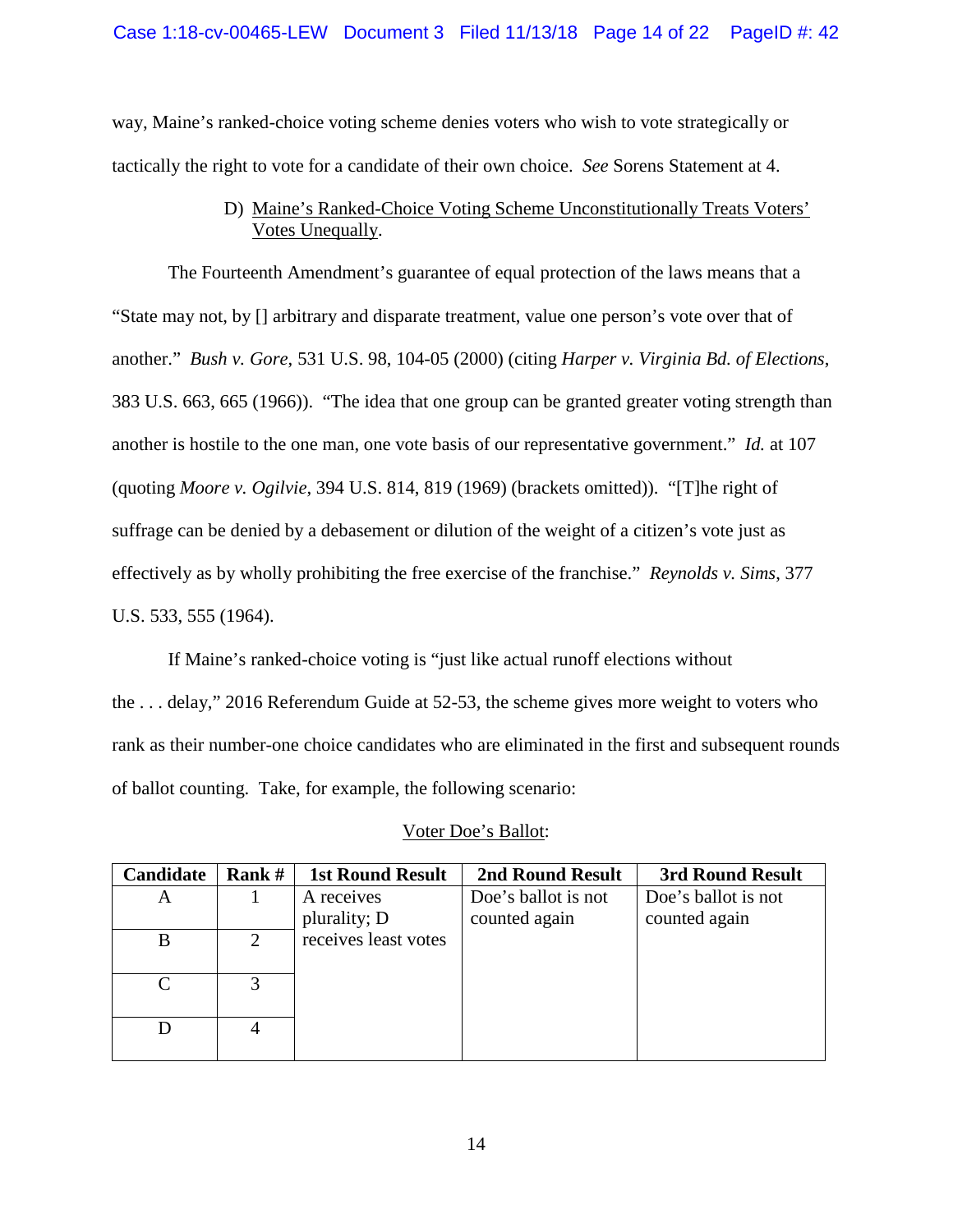| Candidate | Rank #         | <b>1st Round Result</b> | <b>2nd Round Result</b> | 3rd Round Result        |
|-----------|----------------|-------------------------|-------------------------|-------------------------|
| A         | $\overline{4}$ | A receives              | Smith's ballot is       | Smith's ballot is       |
|           |                | plurality; D            | counted again, this     | counted again, this     |
| B         | $\mathbf{R}$   | receives least votes    | time with a vote for    | time with a vote for B; |
|           |                |                         | C; A still leads, with  | B receives a majority   |
|           |                |                         | B coming in second,     | of votes (when other    |
|           |                |                         | and C coming in         | voters' votes are also  |
|           |                |                         | third                   | counted) and wins.      |
|           |                |                         |                         |                         |

#### Voter Smith's Ballot:

In this example, while Doe's initial vote for Candidate A is carried through the second and third rounds of ballot counting, Doe's ballot is not considered again. Meanwhile, Smith is allowed to express through her ballot her preferences for second- and third-choice candidates two more times, thus effectively giving her three votes versus Doe's one vote. By contrast, if separate runoff elections had been held, Doe would have been on equal footing with Smith, in that each of them would have been able to express their candidate preferences again in those subsequent elections.

In short, Maine's allowance for voters whose first-choice candidates receive the least votes to take additional "bites at the apple" gives more weight to those voters' ballots and dilutes the votes of others, such as voters who ranked Rep. Poliquin as their first-choice candidate, thereby depriving the latter of equal protection in violation of the Fourteenth Amendment.

## E) Maine's Ranked-Choice Voting Scheme Is Not Narrowly Tailored To Serve a Compelling State Interest.

Election laws that limit the choice of candidates and information that voters are presented with on the ballot impose a "severe" burden on constitutional rights. *See*, *e.g.*, *Norman v. Reed*, 502 U.S. 279, 282, 288-89 (1992); *Libertarian Party of Ill. v. Scholz*, 872 F.3d 518, 524 (7th Cir. 2017); *Nader v. Brewer*, 531 F.3d 1028, 1038 (9th Cir. 2008); *Libertarian Party of Ohio v. Blackwell*, 462 F.3d 579, 581-82 (6th Cir. 2006). Likewise, election laws that impose unequal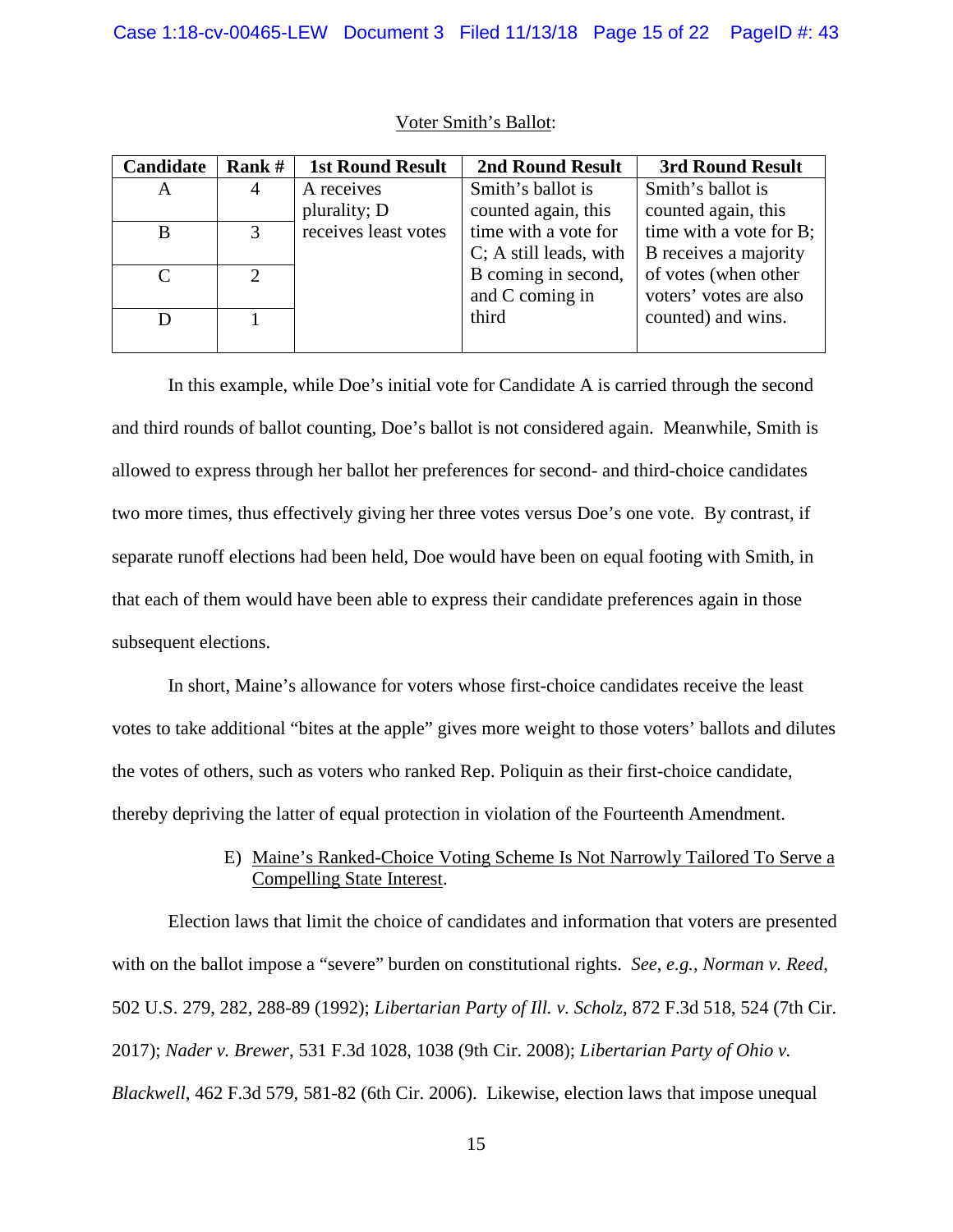#### Case 1:18-cv-00465-LEW Document 3 Filed 11/13/18 Page 16 of 22 PageID #: 44

burdens on voters of "an identifiable political group whose members share a particular viewpoint [or] associational preference" are "especially difficult for the State to justify." *Anderson v. Celebrezze*, 460 U.S. 780, 793 (1983).

As discussed above, Maine's RCV Act limits the information and choices that voters are presented with on the ballot because they are forced to vote (or their votes are tallied) in subsequent "runoff" elections (*i.e.*, rounds of vote counting) without their knowing the subsequent matchup of candidates. The RCV Act also imposes unequal burdens on voters who associate with and vote for a candidate as their first choice who wins the plurality of votes on the first round, since their second- and third-choice candidate preferences are disregarded in subsequent rounds of vote counting, unlike the ballots of other voters whose first-choice candidates came in last in the initial round.

In light of these severe burdens Maine's ranked-choice voting scheme imposes on voting rights, the state must demonstrate this scheme is "narrowly tailored to serve a compelling state interest." *Clingman*, 544 U.S. at 586. This Maine cannot do. In the *Maine Republican Party* case, the state claimed two interests to support the RCV Act: "(1) conducting statewide elections in an orderly manner, and in preserving the integrity and reliability of the electoral process . . . ; and (2) establishing a uniform set of rules governing the process of casting and counting ballots at the primary election for all parties in order to assure consistency and uniformity of election administration by all officials involved." 324 F. Supp. 3d at 212.

In *Maine Republican Party*, this Court held that the RCV Act "places no heavy burden" on a political party's right to nominate candidates through primary elections, and therefore applied the more "forgiving standard" of evaluating whether the state advanced "important regulatory interests . . . to justify [its] reasonable, *nondiscriminatory* restrictions." *Id.* (emphasis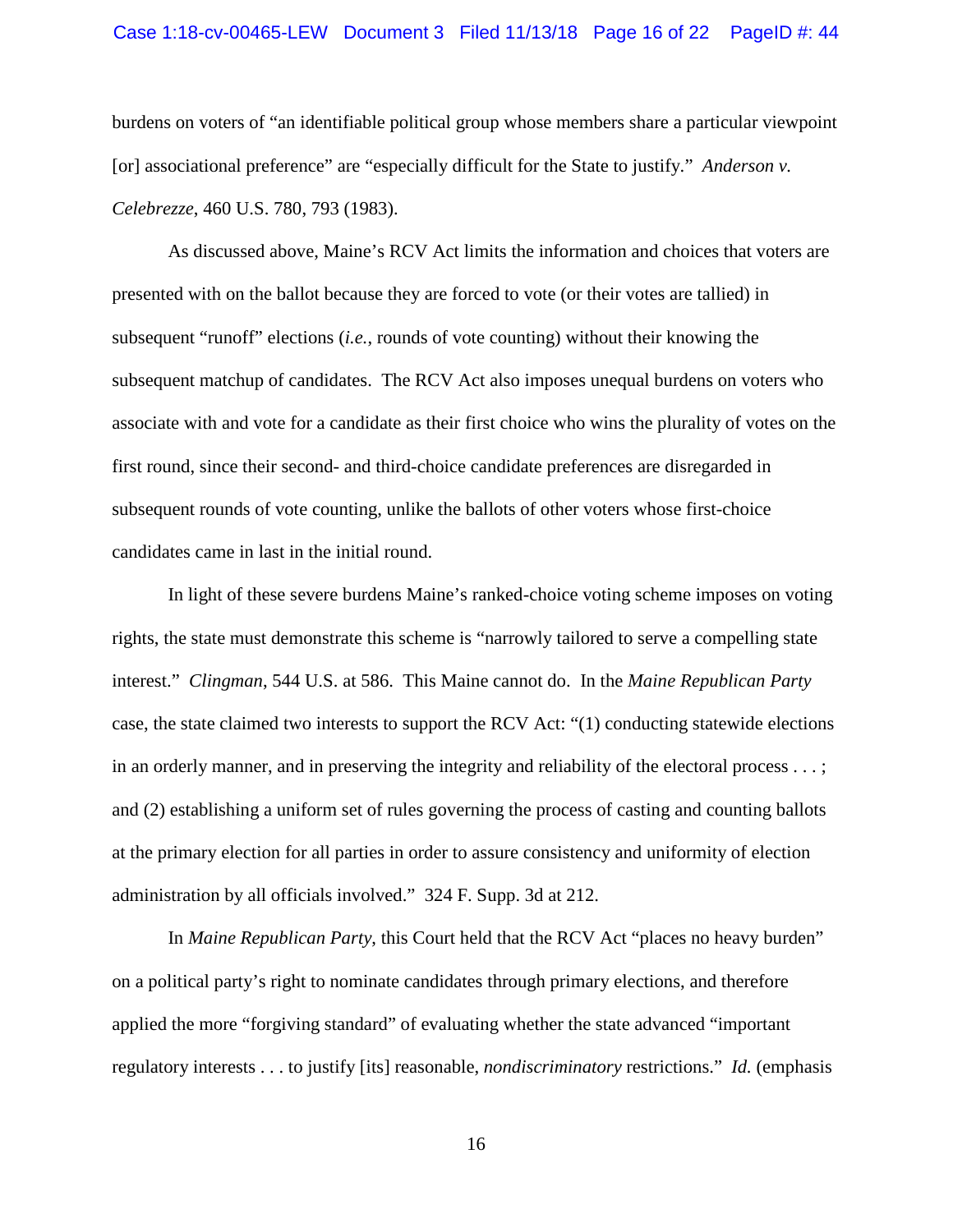#### Case 1:18-cv-00465-LEW Document 3 Filed 11/13/18 Page 17 of 22 PageID #: 45

added). However, because the instant action points to severe burdens the RCV Act imposes on voters, the state's interest in "conducting statewide elections in an orderly manner, and in preserving the integrity and reliability of the electoral process" is insufficient to justify the RCV Act. To wit, it is extremely unlikely the state can demonstrate that the prior system of voting, in which a plurality of votes determines winners, and which was used for almost 140 years and remains in effect for state-office races in the general election, is not a more narrowly tailored system of conducting orderly and reliable elections. This is doubly so where, as noted above, the vast majority of other jurisdictions in the United States do not use ranked-choice voting.

The second interest the state advanced in *Maine Republican Party*, which specifically pertained to primary elections, also does not apply to this challenge, which alleges broader issues with Maine's RCV Act.

Moreover, even assuming *arguendo* the RCV Act does not impose a severe burden on voting rights as this action alleges, the Act still fails under the more "forgiving standard" of judicial review. That standard requires that a state's voting laws be "*nondiscriminatory*." *Id*. (emphasis added); *Clingman*, 544 U.S. at 586. For the reasons discussed above, the RCV Act fails even the lower level of judicial review by systematically discriminating against voters whose first-choice candidate wins a plurality of votes in the initial round of vote counting.

Finally, no level of state interest authorizes Maine to alter the qualifications for office set forth in Art. I, § 2 of the U.S. Constitution.

#### F) Maine's Ranked-Choice Voting Scheme Unconstitutionally Deprives Plaintiffs of Due Process.

For the reasons discussed above, Maine's RCV Act results in fundamental unfairness and arbitrariness in the vote-counting process, and therefore deprives Plaintiffs of their right to due process of law guaranteed by the Fourteenth Amendment to the U.S. Constitution. Among other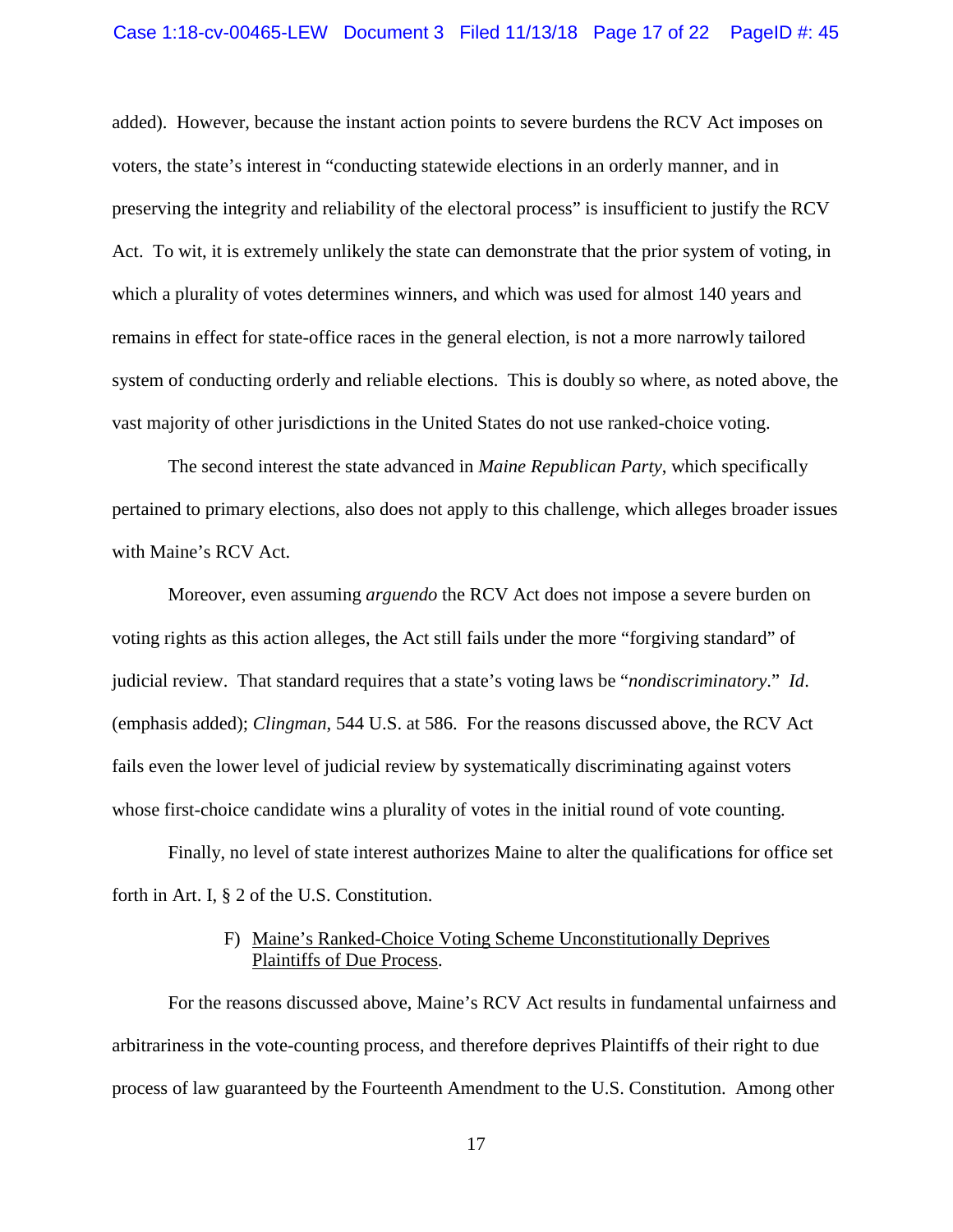infirmities, ranked-choice voting/instant-runoff voting can arbitrarily distort majority will in elections and can cause a voter's vote for a particular candidate to reduce that candidate's electoral chance to win. This phenomenon, known as "non-monoticity," is unique to rankedchoice voting/instant-runoff voting and constitutes fundamentally unfair treatment of votes. *See*, *e.g.*, Warren D. Smith, *(non)Monoticity and Instant Runoff Voting*, Ctr. for Range Voting, https://rangevoting.org/Monotone.html.[4](#page-17-0)

#### **II. A Preliminary Injunction Is Necessary to Prevent Irreparable Harm.**

Plaintiffs will suffer irreparable injury if this Court permits the Secretary of State to proceed with a second round of counting based on ranked-choice voting. It is well established that the deprivation of constitutional rights "unquestionably constitutes irreparable injury." *Sindicato Puertorriqueno de Trabajadores y Fortuno*, 699 F.3d 1, 10-11 (1st Cir. 2012) (quoting *Elrod v. Burns*, 427 U.S. 347, 373 (1976)). Thus, voters suffer irreparable injury when a state disregards their ballots or presents voters with a ballot in which validly selecting a certain choice will result in one's vote being ignored or diluted, or the votes of others being redistributed to a different candidate. *See, e.g.*, *Hoblock v. Albany Cnty. Bd. of Elections*, 422 F.3d 77, 97 (2d Cir. 2005) (if their ballots were disregarded, "plaintiff voters [would] suffer an injury that is neither remote nor speculative, but actual and imminent").

Here, Plaintiffs' votes will be diluted or disregarded, or other voters' votes will be redistributed to other candidates, if the state is permitted to proceed with tabulating their votes

 $\overline{\phantom{a}}$ 

<span id="page-17-0"></span>This non-monoticity of Maine's RCV Act violates not only Plaintiffs' due process rights, but also their First Amendment rights. *See Ariz. Free Enterprise Club's Freedom Club PAC v. Bennett*, 131 S. Ct. 2806 (2011) (a law under which a person's support for a candidate results in advantages to an opposing candidate is unconstitutional); *see also Davis v. FEC*, 554 U.S. 724 (2008) (a law under which a person's support for his own candidacy results in advantages to an opposing candidate is unconstitutional).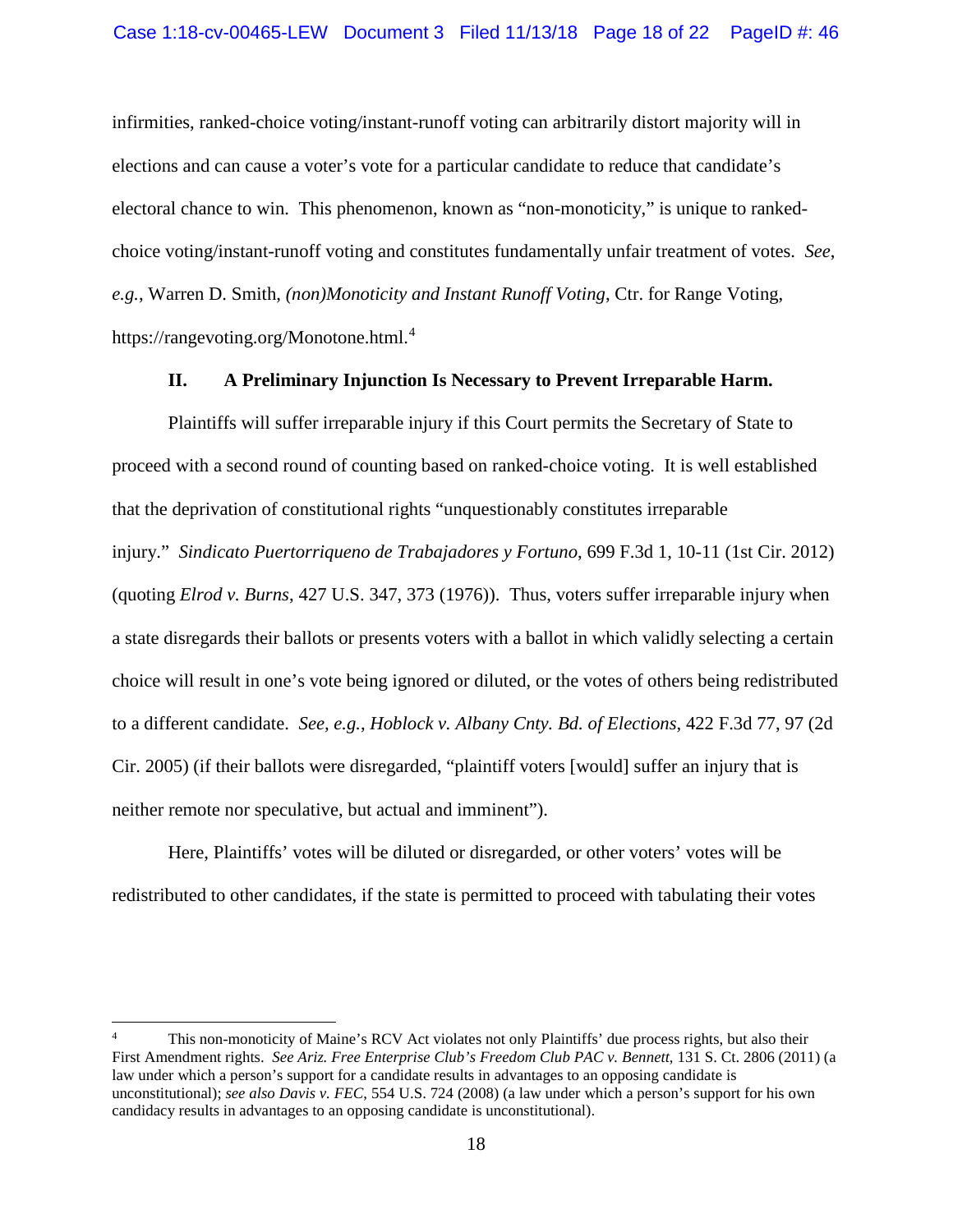pursuant to ranked-choice voting. Because the ranked-choice voting scheme threatens to deprive Plaintiffs of constitutional rights, Plaintiffs will suffer irreparable harm.

#### **III. The Balance of Equities Favors the Plaintiffs.**

The balance of equities tilts strongly in favor of the Plaintiffs because "issuing an injunction will burden the defendant[] less than denying an injunction would burden the plaintiffs." *Boston Duck Tours, LP v. Super Duck Tours, LLC*, 531 F.3d 1, 11 (1st Cir. 2008).

If the election proceeds to a second round of counting under the ranked-choice voting scheme, plaintiffs and thousands of other voters will have their validly cast votes diluted or ignored, or other voters' votes will be redistributed to other candidates, in determining the outcome of the election. Moreover, all voters will be denied the opportunity to review the entire field of remaining candidates and to cast a vote for their preferred candidate in that field. As demonstrated above, these outcomes represent serious, irreparable injuries to Plaintiffs' and voters' constitutional rights.

Conversely, no additional burden will be imposed on the government if an injunction is granted. Defendant has already tabulated the first-ranked selections of all voters, and those votes will be counted to determine the winner of the congressional election. Furthermore, even if the government can point to some additional administrative burden that would result from an injunction, the protection of First Amendment rights "cannot be considered a burden on the government." *Freeman v. Morris*, No. 11-CV-00452-NT, 2011 WL 6139216, at \*4 (D. Me. Dec. 9, 2011).

With respect to other voters, every voter who cast a properly marked ballot in the congressional race will have his or her vote counted for the voter's preferred candidate. Thus, no one will be disenfranchised by the granting of an injunction.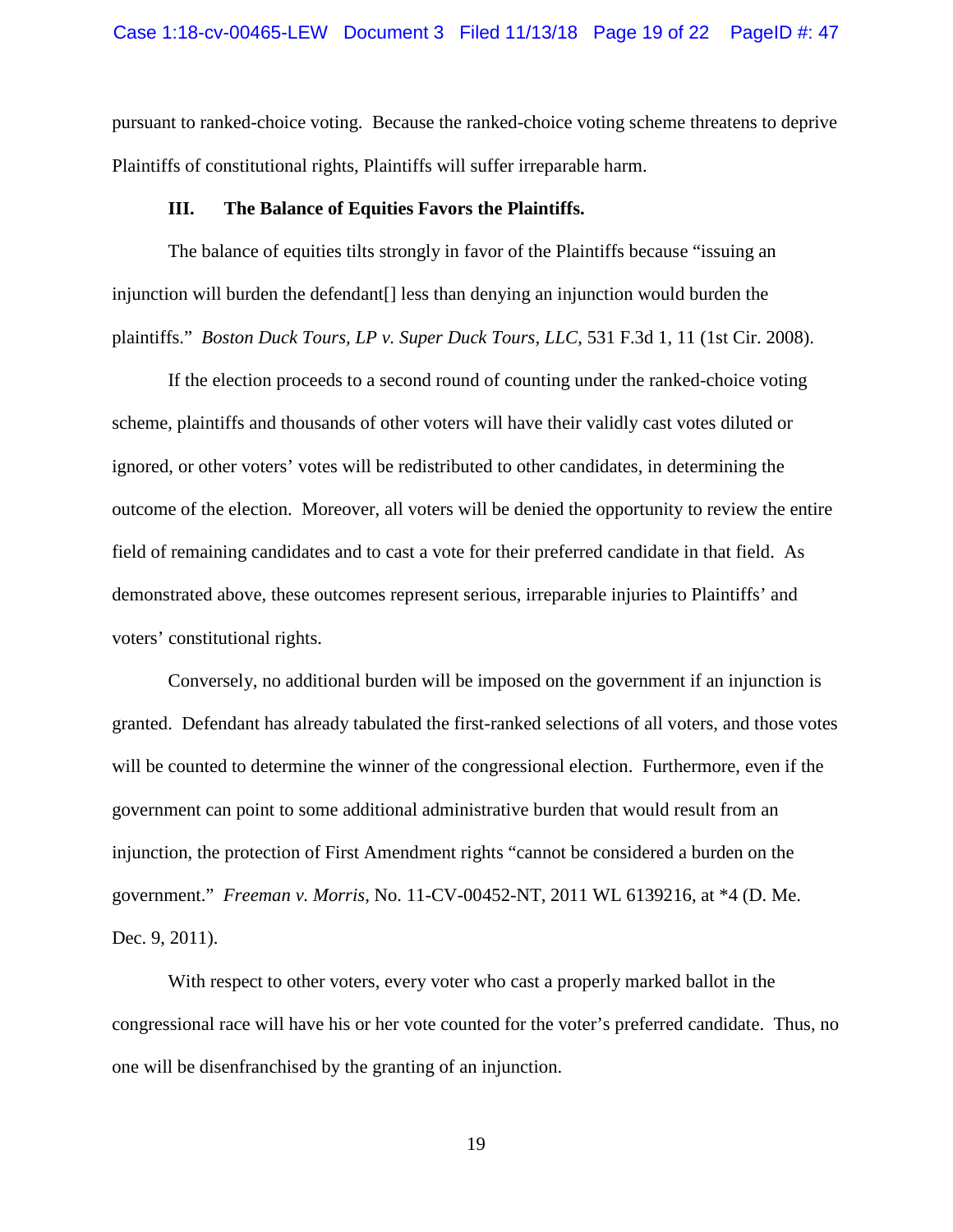### **IV. A Preliminary Injunction Is in the Public Interest.**

Finally, the public interest in this case favors a preliminary injunction. The right of qualified voters to cast ballots for their preferred candidates and to have their votes counted is a constitutional right and the very "foundation of our democratic process." *Ayers-Schaffner*, 37 F.3d at 729 (1st Cir. 1994). When the Constitution protects an activity, such as the right to vote, the public interest is also served by protecting that activity. *See Freeman*, 2011 WL 6139216, at \*4; *see also Magriz v. Union de Tronquistas de Puerto Rico*, Local 901, 765 F. Supp. 2d 143, 157 (D.P.R. 2011) ("'[I]t is always in the public interest to prevent violation of a party's constitutional rights.'") (quoting *Miller v. City of Cincinnati*, 622 F.3d 524, 540 (6th Cir. 2010)).

Here, Plaintiffs and thousands of other voters are at risk of having their votes diluted or disregarded, or having other voters' votes redistributed to other candidates, if Maine proceeds to additional runoff rounds of ballot counting under the ranked-choice voting scheme. Because these voters' constitutional rights are threatened, "the public interest militates in favor of injunctive relief." *Magriz*, 765 F. Supp. 2d at 157.

#### **CONCLUSION**

For the above-stated reasons, Plaintiffs respectfully request that the Court enter a preliminary injunction: (1) preventing Maine's RCV Act from being used to determine the winner of the November 6, 2018 general election for U.S. Representative from Maine's Second Congressional District; and (2) requiring the Secretary, and all persons operating under his direction, supervision, or control, to determine the winner of the November 6, 2018 general election for U.S. Representative from Maine's Second Congressional District based on the simple plurality vote result of Maine's first certified vote result.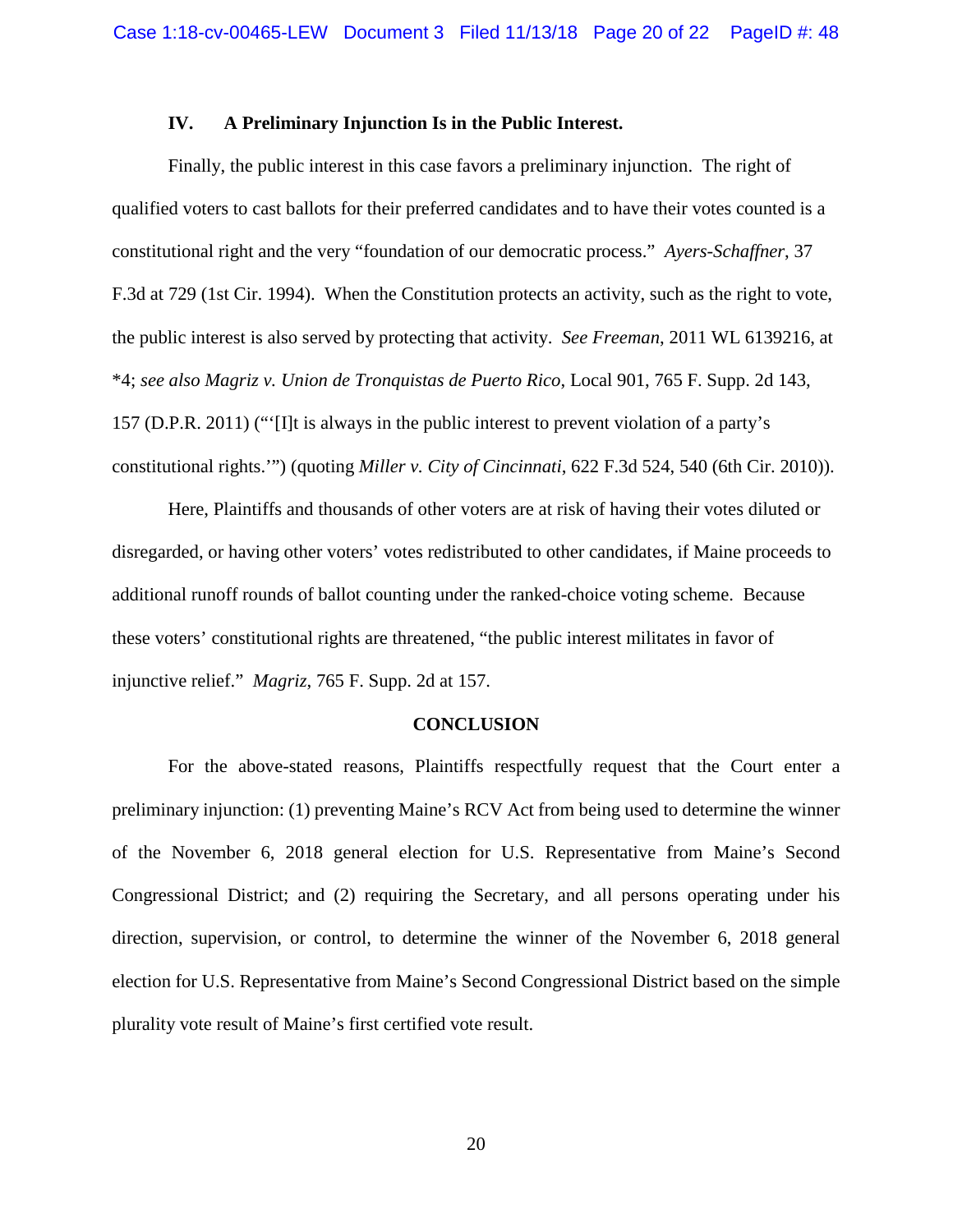DATED: November 13, 2018

Respectfully submitted,

/s/ *Lee E. Goodman*

Lee E. Goodman (pro hac vice pending) Andrew G. Woodson (pro hac vice pending) Eric Wang (pro hac vice pending) WILEY REIN LLP 1776 K Street, NW Washington, D.C. 20006 Phone: (202) 719-7000 Fax: (202) 719-7049 [lgoodman@wileyrein.com](mailto:lgoodman@wileyrein.com) [AWoodson@wileyrein.com](mailto:AWoodson@wileyrein.com) EWang@wileyrein.com

/s/ *Joshua A. Tardy\_\_\_\_\_\_\_\_\_\_\_\_\_* Joshua A. Tardy, Esq. Joshua A. Randlett, Esq. RUDMAN WINCHELL 84 Harlow Street; P.O. Box 1401 Bangor, ME 04402-1401 Phone: (207) 997-4501 [jtardy@rudmanwinchell.com](mailto:jtardy@rudmanwinchell.com) [jrandlett@rudmanwinchell.com](mailto:jrandlett@rudmanwinchell.com)

Attorneys for Plaintiffs